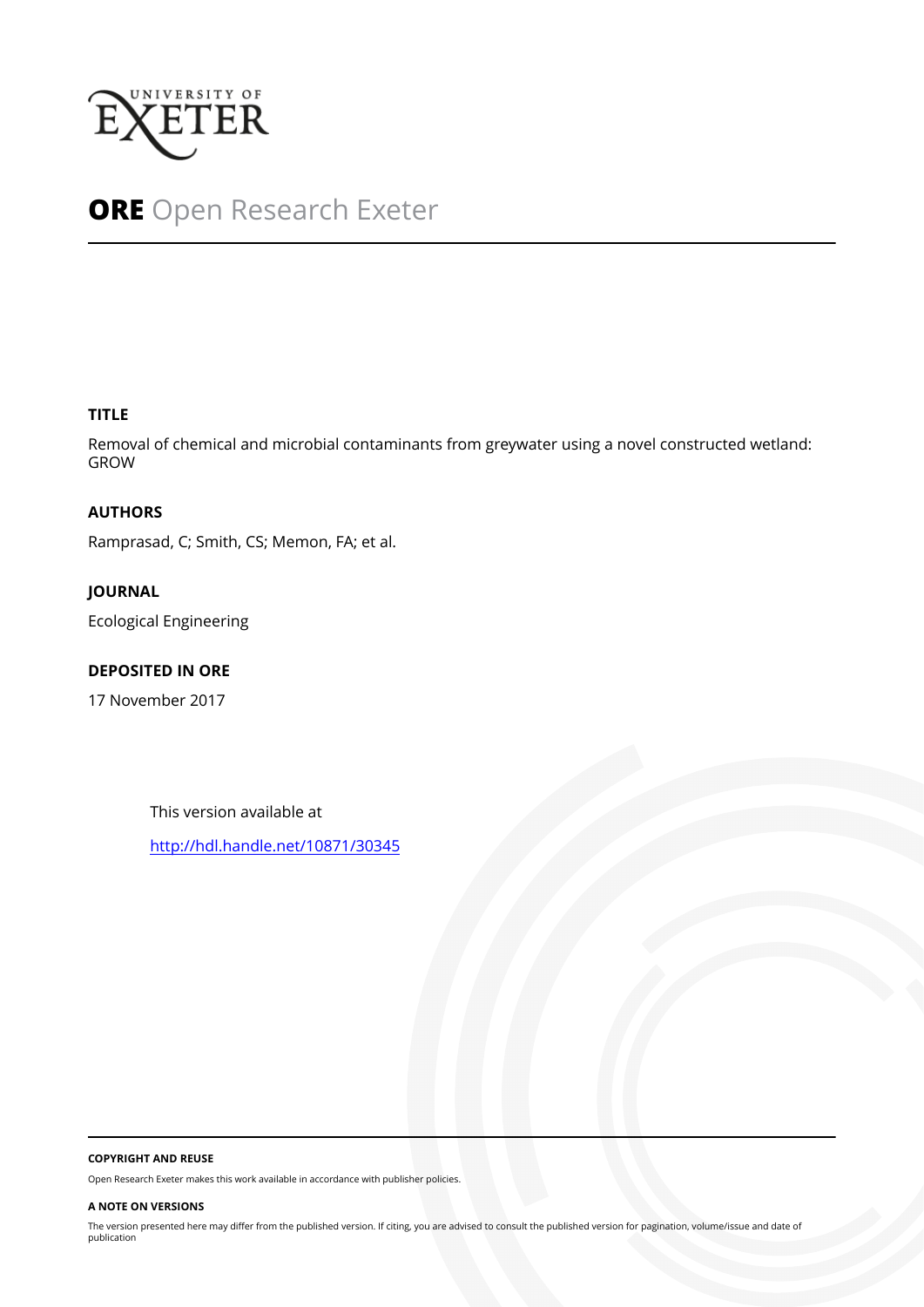| $\mathbf{1}$   | Removal of chemical and microbial contaminants from greywater using a                                                  |
|----------------|------------------------------------------------------------------------------------------------------------------------|
| $\overline{2}$ | novel constructed wetland: GROW                                                                                        |
| 3              | Ramprasad <sup>a</sup> , Chris Shirley Smith <sup>b</sup> , Fayyaz A. Memon <sup>c</sup> and Ligy Philip <sup>*a</sup> |
| 4              | *Corresponding author; E-mail: ligy@iitm.ac.in                                                                         |
| 5              | <sup>a</sup> Department of Civil Engineering, Environment and Water Resource Engineering Division,                     |
| 6              | Indian Institute of Technology Madras, Chennai, Tamil Nadu, India.                                                     |
| $\overline{7}$ | <sup>b</sup> Director, Alternative Water Solutions, London, United Kingdom.                                            |
| 8              | <sup>c</sup> School of Engineering, Computing and Mathematics, Harrison Building, University of Exeter,                |
| 9              | Exeter, United Kingdom.                                                                                                |
| 10             | Abstract:                                                                                                              |
| 11             | The availability of freshwater resources is becoming universally depleted, leading to the                              |
| 12             | requirement for a focused management strategy for treating and reusing wastewater. In particular                       |
| 13             | for urban and developing areas, small scale decentralized treatment systems are becoming                               |
| 14             | popular. The GROW (Green Roof-top Water Recycling System) constructed wetland is one such                              |
| 15             | option that provides a solution without a permanent land requirement and offering medium to                            |
| 16             | high treatment efficiency. The performance of the GROW system was monitored from                                       |
| 17             | November 2013 to April 2015 in treating greywater from the Krishna Student Hostel in IIT                               |
| 18             | Madras. The performance of the GROW wetland cells were examined over four monitoring                                   |
| 19             | periods in Phase 1 namely: 1) start-up stage, 2) seasonal variation 3) change of flow rate and 4)                      |
| 20             | change in organic fraction (26.8, 25.9 and 25.5 g COD/ cubic. meter/ day respectively). In Phase                       |
| 21             | 2, the plants and the filling materials were changed and the performance of GROW wetland cells                         |
| 22             | were evaluated. The system was fed with greywater at a flow rate of 62, 70, 82, 100 and 120 L/                         |
| 23             | day respectively with hydraulic retention time of $0.7 - 1.3$ days. The samples taken from the inlet                   |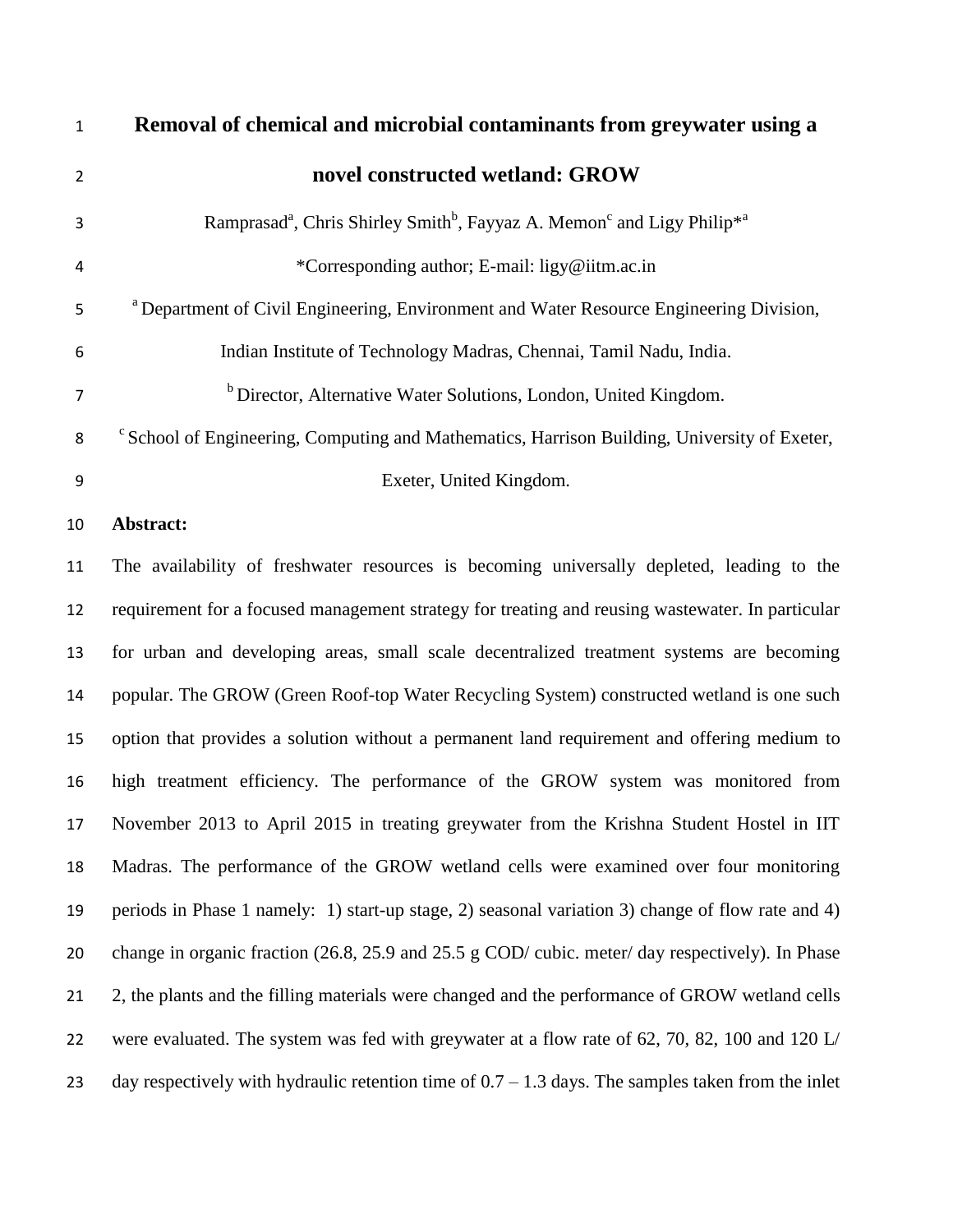| 24 | and the outlets of the GROW system were taken weekly and analyzed for the following          |
|----|----------------------------------------------------------------------------------------------|
| 25 | parameters; pH, COD, BOD, TSS, TN, $NO3 - N$ , TP, FC, SDS, PG and TMA. In the study, the    |
| 26 | overall removal efficiency was greater than 82% for all the parameters. The GROW wetlands    |
| 27 | reduced all the above mentioned parameters to within or closely to the USEPA standard limits |
| 28 | for reuse. The reusable effluent water is named 'Green Water'.                               |

- 
- *Keywords:*

 *Constructed wetland, Greywater, Recycle, Surfactants and Personal care products, Nutrients, Organics*

#### **1. Introduction:**

 Increasing stress on the availability of freshwater sources worldwide has forced water providers to develop wastewater management strategies giving emphasis for recycling and reuse of treated wastewater. Wastewaters from households are classified into two types, i.e., i) greywater and ii) black water. Greywater includes wastes generated from bathroom sinks, baths or showers, washing clothes and possibly dishwasher except the wastewater from toilet whereas black water is the wastewater generated from toilets. Wastewater from dishwashers is usually excluded from greywater, due to high loading of fats/oils/ greases (FOGs), organic content and bacterial contamination, which makes the wastewater difficult to degrade and handle (Jefferson et al., 2000; Avery et al., 2007). Greywater treatment and reuse is one of the efficient solutions which offer the largest potential of water savings, accounting for 50-80% of freshwater water consumption (Eriksson et al., 2002; Gross et al., 2007) in domestic purposes. Moreover, greywater is lightly polluted and requires less expensive treatment prior to non-potable reuse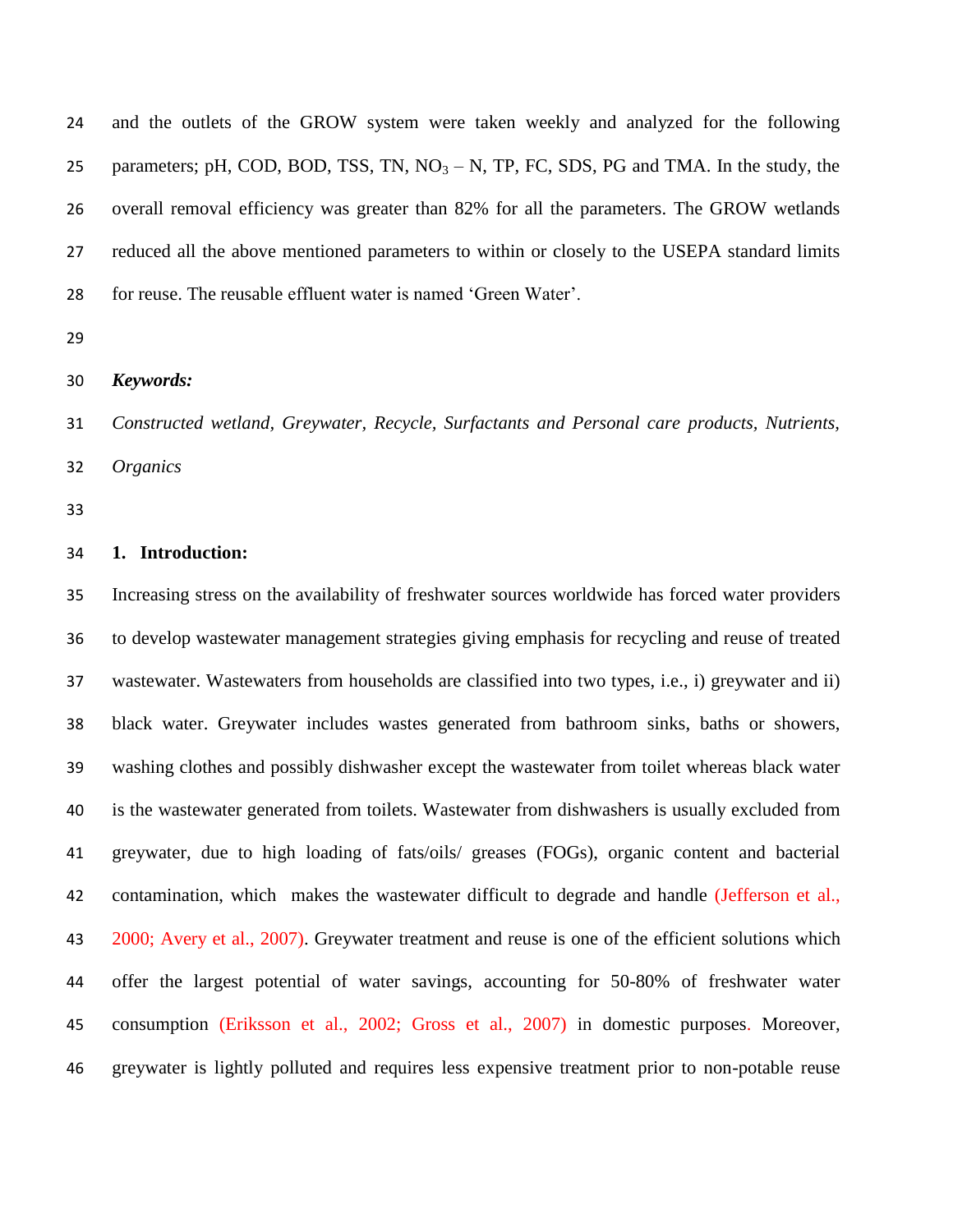(Jefferson et al., 2000; Avery et al., 2007). There are various technologies available for treatment of greywater such as activated sludge process (ASP), membrane bioreactors (MBR), sequential batch reactor (SBR), rotating biological contractor (RBC), photocatalysis and electro coagulation (Merz et al., 2007; Masi et al., 2010). However, capital/infrastructure cost, social acceptance and power requirement may limit their application in rural and peri-urban areas in developing countries.

 Treatment and reuse of greywater (as 'Green Water') for non-potable/secondary applications using various low cost less land intensive, sustainable and efficient technologies have been carried out in the past. The greywater was treated using a novel organic cation octadecyl trimethyl ammonium (ODTMA) with montmorillonite as a filtration unit along with a moving bed biological reactor for decomposition of part of the organic matter in the GW. The ODTMA complex was efficient in purifying GW due to its large surface area, positive charge and existence of hydrophobic domains (Rakovitsky et al., 2016). Another study uses an anaerobic filter followed by ultraviolet disinfection system for the treatment and reuse of greywater from an airport in Brazil (Do Couto et al., 2015). In-order to improve the green area of the city and to treat domestic greywater through a shallow horizontal subsurface constructed wetland that can be located in a household roof. A Wetland roof (WR) system was developed by Thanh et al. (2014), the system achieved an average COD removal efficiency of 77–78% or 20–28 kg COD/ha d for both sunny and rainy days. The system was able to remove nutrients also effectively with a TN removal efficiency of 88–91% or 17–20 kg TN/ha d, and a TP removal efficiency of 72–78% or 1.6 kg TP/ha d for different HLRs. A pilot installation of a green wall treating greywater from an office building in Pune, Maharashtra State, India. Green walls were filled with LECA®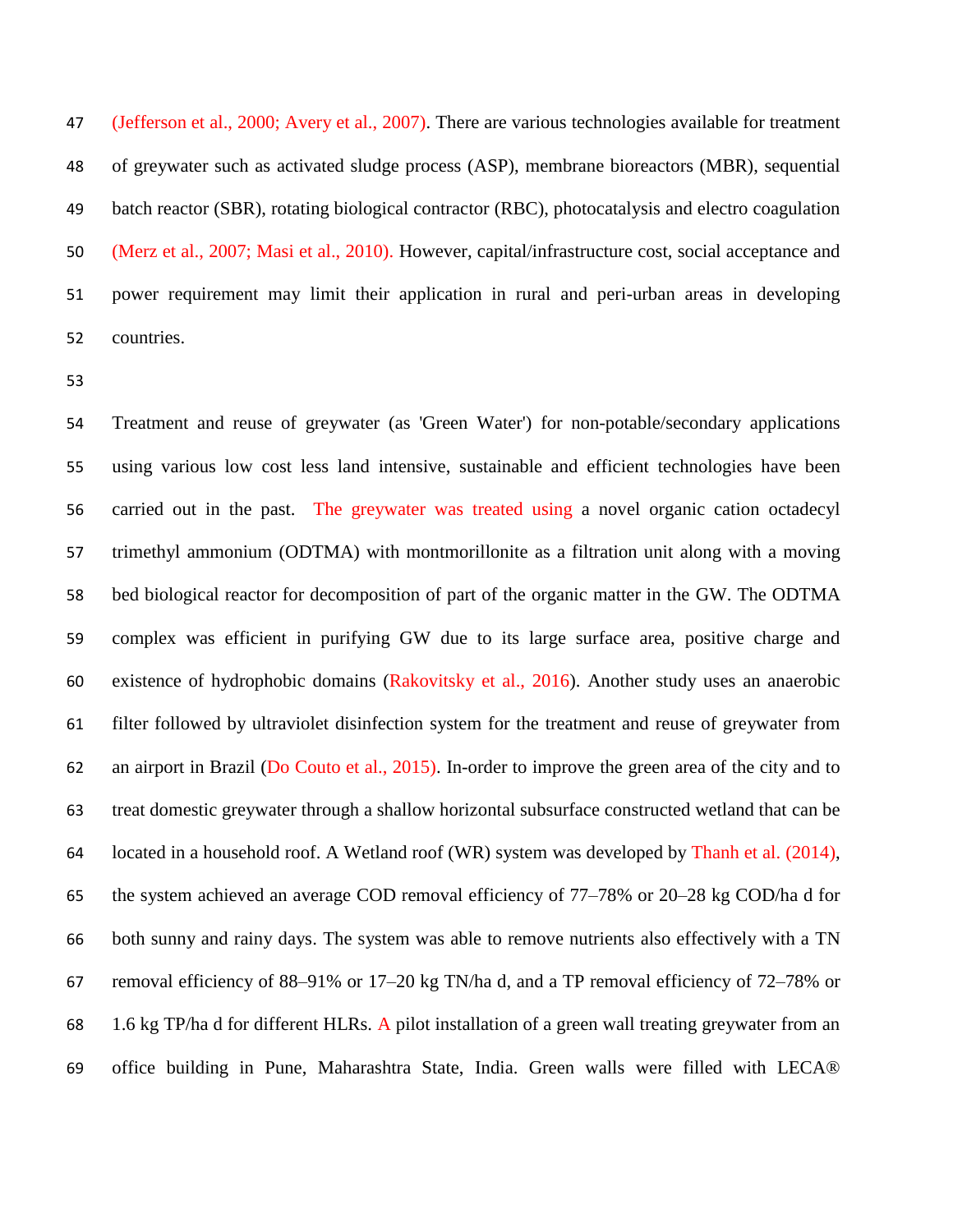(lightweight expanded clay aggregate) and coconut fibers. COD removal efficiency of this 71 system was in the order of 14–86% (Masi et al., 2016).

 Constructed wetlands (CW) are also one of such systems considered as sustainable, cost effective and a viable treatment option for treating greywater for small communities. Over the past few years, CW has gained popularity due to its effectiveness, low capital investment and low cost of operation with less maintenance over the conventional systems for treating various types of 77 wastewaters such as municipal wastewater, textile effluent and landfill leachate (Masi et al., 2010). The earlier researches are mainly focused only on the treatment of real-time greywater using CWs for the overall removal of organics, nutrients and pathogens (Avery et al., 2007; Gross et al., 2007; Frazer Williams et al., 2008; Winward et al., 2008). But the present study focuses on the performance of novel constructed wetland (GROW) under various operating conditions (start-up, seasonal, hydraulic loading rate and organic loading rate) in treatment of real-time greywater. Additionally, the current study also focuses on the removal of surfactants 84 and personal care products (SDS, PG and TMA) from real time greywater using GROW system.

There are various types of constructed wetland classified based on their flow pattern;

i) Horizontal subsurface flow constructed wetland,

ii) Vertical subsurface flow constructed wetland and

 iii) Hybrid subsurface flow constructed wetland. The most commonly used hybrid flow CW is that in which the wastewater flows first into a horizontal flow CW (HFCW) and then to a vertical flow CW (VFCW) or vice versa, whereas in a few other studies hybrid systems are differentiated from other systems by introducing the baffles in the bed to make horizontal and vertical flow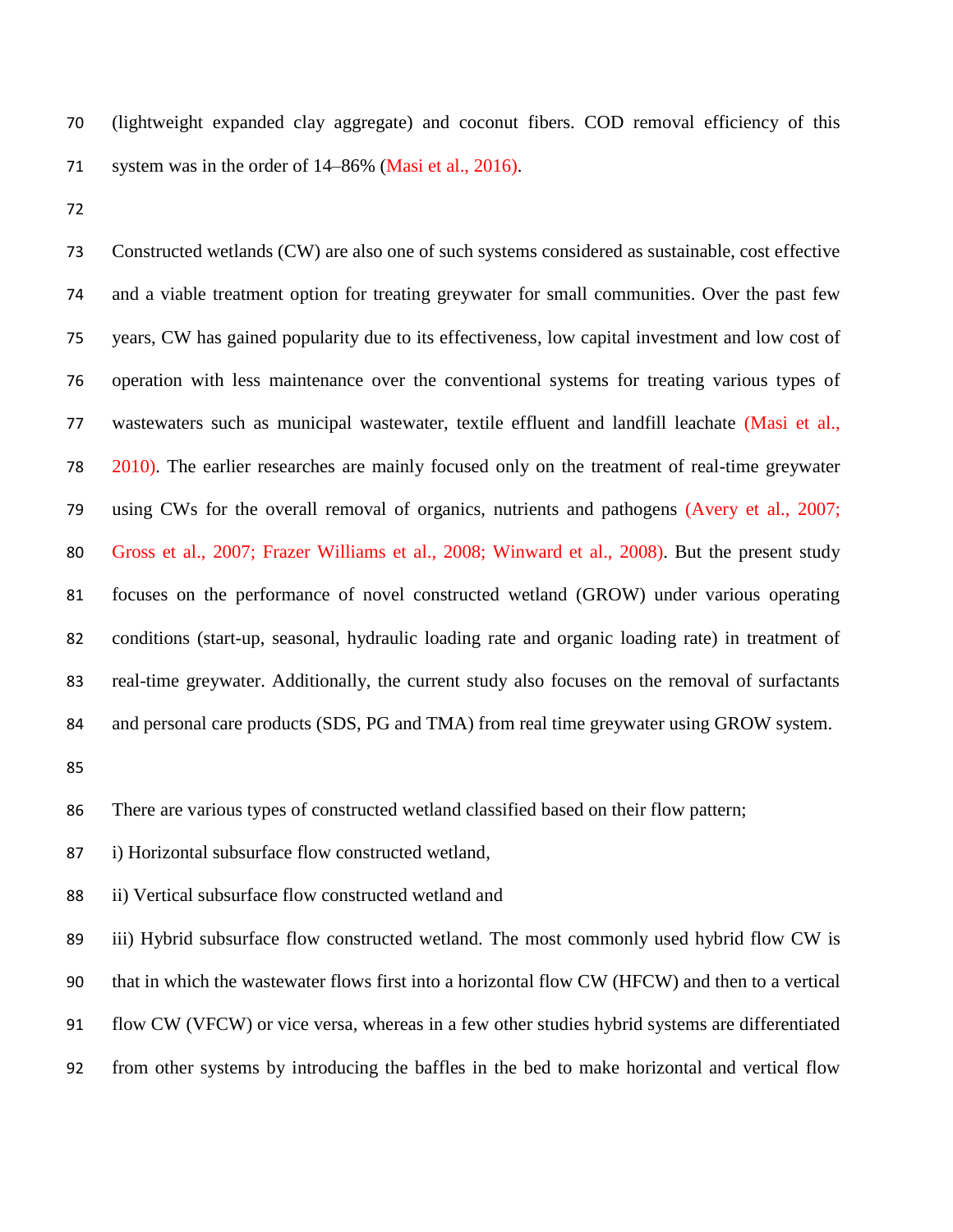pattern in a single basin (Tee et al., 2012; Cui et al., 2015; Ramprasad and Philip, 2015). The advantage of the hybrid system is that the nitrogen can be nitrified completely in vertical flow CW and denitrified in horizontal flow CW (Sayadi et al., 2012). However, the disadvantage is that it requires large areas of land and complex construction and operation. To overcome the problem, a novel GROW constructed wetland (Green Roof-top Water Recycling System) was developed which is suitable for use in urban areas where ground space is limited

 The performance and working of the GROW system was originally monitored and subsequently studied at Cranfield University, UK by Avery et al., (2007), Memon et al., (2007) and Winward et al., (2008). A novel GROW system for treating 480 L/day of the hostel greywater with a hydraulic retention time of 18.6 hours. The system consisted of a sequence of trough and weirs that were placed above the wooden frame on a pitched roof. The troughs were filled with expanded clay (size 0.1m) and gravel chippings (size 0.2m) and were planted with 8 varieties of native aquatic species. They found that the GROW system was most effective in the removal of suspended solids and turbidity (mean removal rates 91.2% and 98.2%, respectively). They also reported a 4.2 log reduction of total coliforms in the system. With a COD and BOD removal efficiencies of 59-80% and 84-92%, respectively, the treated water from the system was able to meet the stringent United States Environmental Protection Agency (USEPA) standard for water 111 reuse (BOD <10 mg/L). They also claimed that the GROW system performed better than horizontal and vertical flow constructed wetlands (Avery et al., 2007). A comparative studies on the life cycle impact assessment of GROW system with other three biological treatment systems like membrane bioreactors (MBR), membrane chemical reactors (MCR) and reed beds were 115 done by Memon et al. (2007). They concluded that the GROW system performed best in most of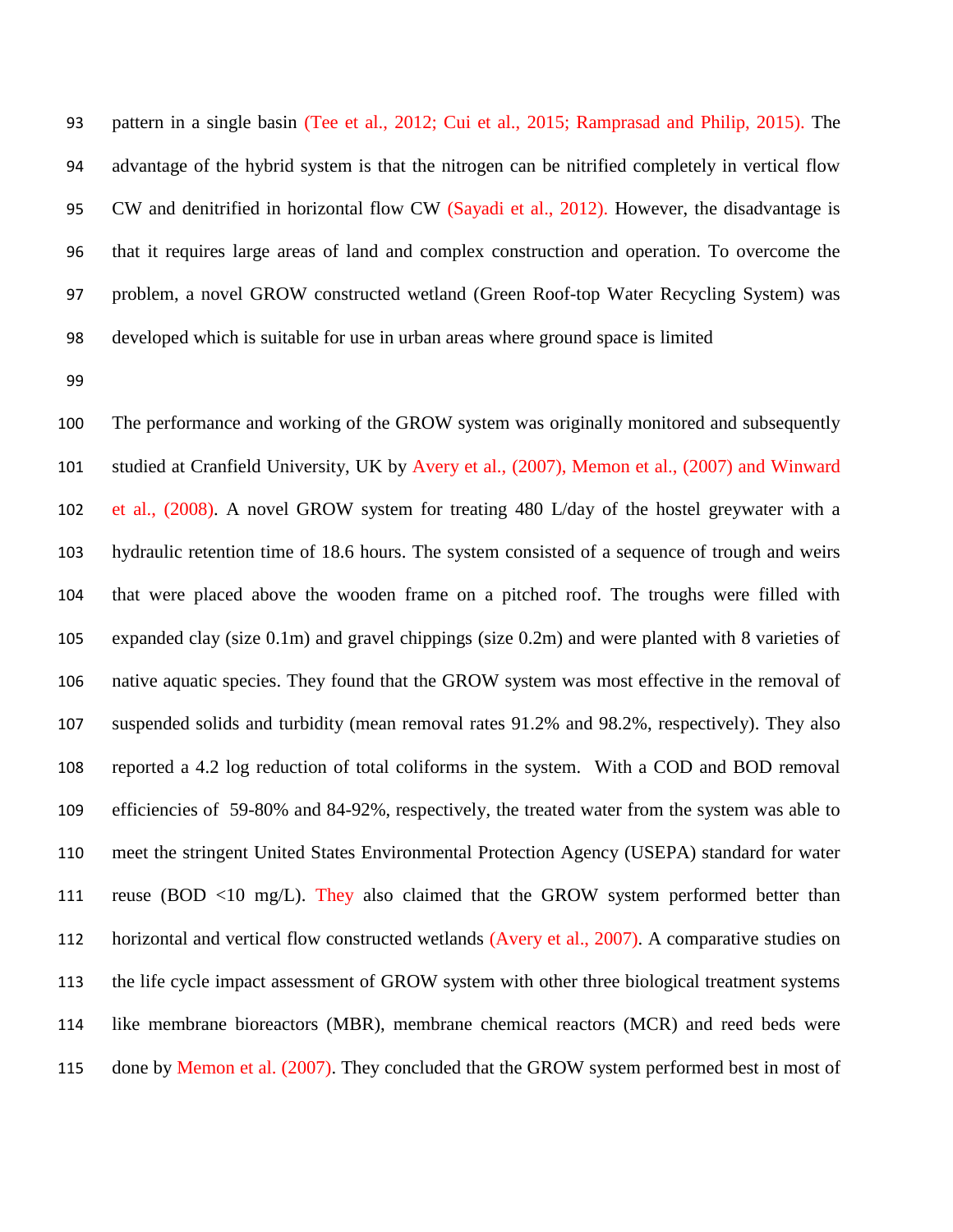the impact assessment categories and MCR appeared to be less environmentally friendly (Memon et al. (2007). Similar way, another study evaluated the presence of common pathogens (total coliforms, *E. coli, Enterococci, Clostridia* and Heterotrophs) in greywater and compared the performance of GROW, VFCW, HFCW, MBR and MCR in the removal of pathogens. These systems were operated continuously with a flow rate of 480 L/day with an HRT of 2.1 days. It was found that MBR system provided better quality treated effluent by meeting the stringent USEPA standard limits for reuse followed by VFCW, GROW, HFCW and MCR (Winward et al., 2008).

 In general constructed wetlands performances were affected by various factors such as climatic conditions, greywater characteristics, native plant species and substrate materials. The literature on GROW system were found to be mostly concentrated in the temperate maritime climate. The substrate (filling) material and plant species used in the earlier studies were mostly indigenous to the UK. Hence, it is necessary to evaluate the performance of the GROW system in different climatic conditions, vegetation patterns and greywater characteristics to determine the suitability of the system in other regions. Moreover, previous studies on GROW systems were conducted mostly at one particular flow rate, at constant HRT and at single organic loading rate (OLR). Information regarding the fate of surfactants and personal care products in GROW systems, is also lacking. Therefore, the present study focused on the evaluation of the performance of the GROW system in Indian tropical conditions and with native filling materials (sand, brick bat and gravel (1:1:1)) and 8 different plant species commonly available in India (*Canna indica, Canna flaccida, Canna lily – hybrid, Cardamina pratensis, Plectranthus amboinicus, Crossandrain fundibuliformis, Phragmiies australis, Solanum trilobatum*), at different flow rates (62, 70, 82,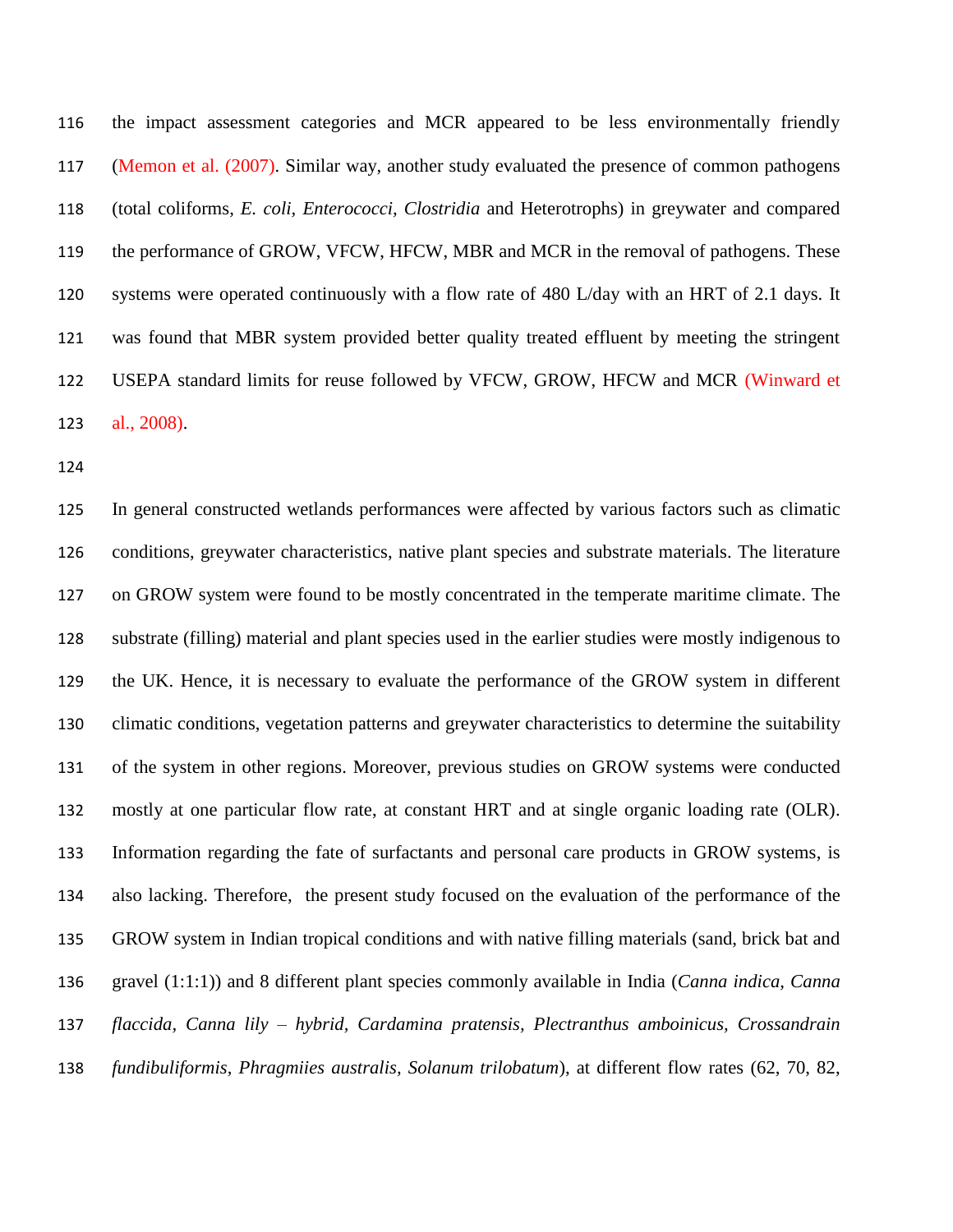100 and 120 L/day), and organic loading rates (26.8, 25.9 and 25.5 g COD/ cubic. meter/ day). The study also evaluated the effect of seasonal variations, change of plant species and substrate materials on the performance of GROW system. The fate of surfactants in GROW system was also evaluated.

#### **2. Materials and Methods:**

#### **2.1 GROW constructed wetlands:**

 A novel constructed wetland system, Green Roof-Top Water Recycling System (GROW), was developed by Water Works UK Ltd., London, UK and was fabricated and installed in Krishna Hostel, IIT Madras, Chennai, India (GPS coordinates12° 59' 1.266'' N; 80° 13' 57.3852'' E). Chennai lies on the thermal equator and features a tropical wet and dry climate with the 150 temperature ranging from  $18^{\circ}$ C - 42  $^{\circ}$ C and average annual rainfall of 1400 mm. The pilot scale experimental system for the treatment of greywater from the hostel was in operation from November, 2013 to December, 2016. The GROW system consisted of four rows of troughs connected laterally and placed on a mild steel scaffolding frame. Each row consisted of two troughs mounted in series and butted up to each other. The scaffolding frame was placed on the leveled ground surface, and the top row of the troughs 'A' was placed 0.8 m above the ground 156 surface and the lowest one (trough 'D') was positioned at 0.4 m above the ground surface  $(Fig.$ 157 1). The troughs of the GROW system were made of high density polyethylene sheet of 6 mm thickness 4 m length and 2 m wide. The trough had a depth of 25 cm with a water holding capacity 125 L per trough. The troughs were fitted with intermediate 'baffles' and 'weirs' arranged in such a way that the wastewater was forced to have contact with the whole depth of media/ substrate and thereby reducing any short-circuiting. In first phase of the study, troughs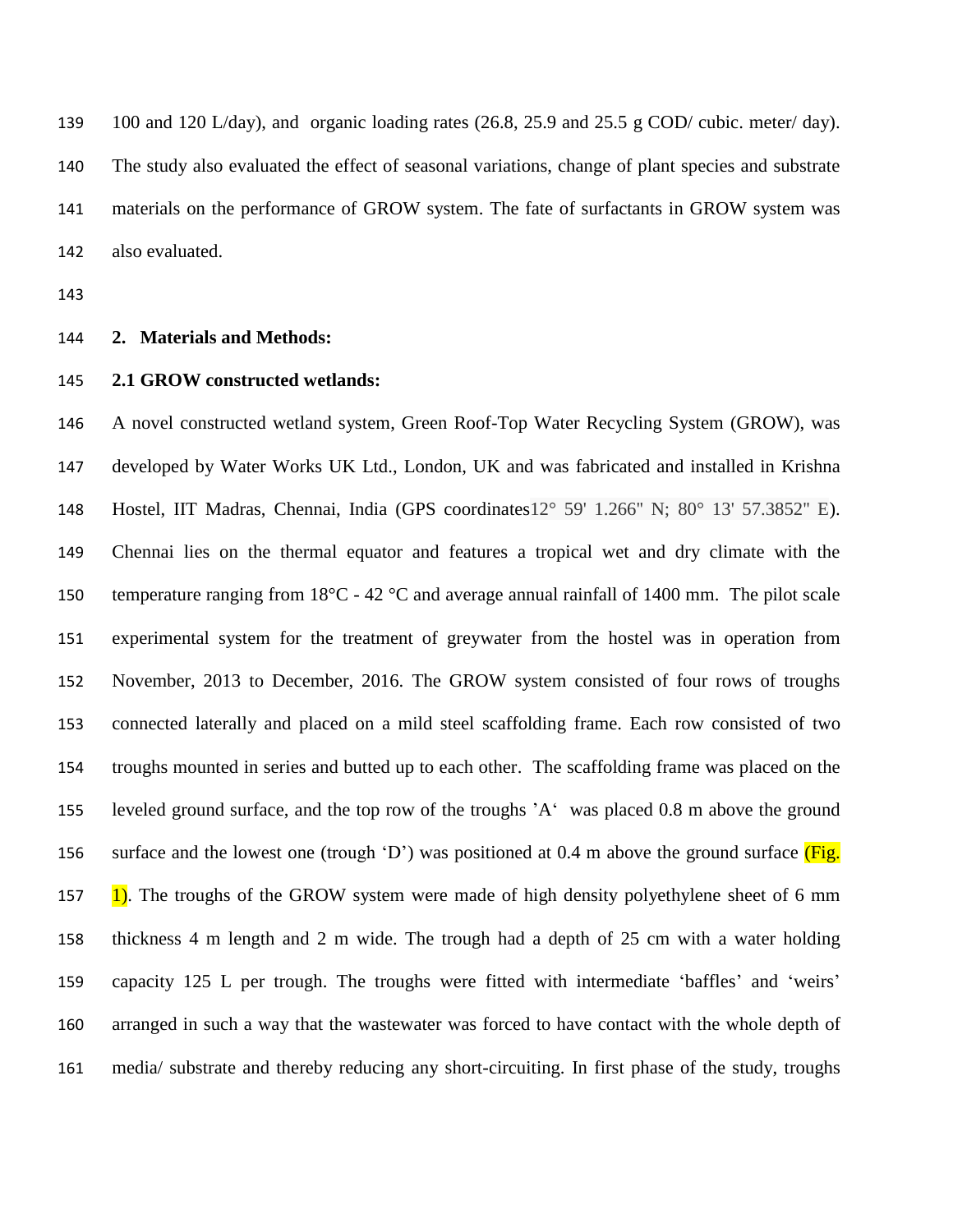were filled with a support medium which consisted of a mixture of sand, brick bats and gravel in 163 equal proportion (1:1:1) to approximately 15 cm depth. The total volume of the GROW system was 1.84 cubic. meter and each substrate material occupied a volume of 0.4 cubic meters.

 The troughs were planted with 8 varieties of native plant species of *Canna indica, Canna flaccida, Canna lily – hybrid, Cardamine pratensis, Plectranthus amboinicus, Crossandrain fundibuliformis, Phragmites australis, Solanum trilobatum*. The planting plan employed for the 169 study is shown in Fig 2. Trough 1 was used only with substrate without any plants to act as an additional settling unit; trough 2 was planted with 4 plants of *Canna indica,* trough 3 was planted with 4 *Canna flaccid*, trough 4 was planted with *Canna lily – hybrid* (3 numbers)*,* trough 5 was planted with 3 plants of *Cardamine pratensis and,* trough 6 was planted with 3 plants of *Plectranthus amboinicus,* trough 7 was planted with 1 plant of *Canna indica and 2* plants of *Solanum trilobatum,* trough 8 was planted with *1 plant of Phragmites australis* and 1 plant of *Crossandrain fundibuliformis,* trough 9 was planted with 4 numbers of *Crossandrain fundibuliformis,* trough 10 was planted with 2 numbers of *Canna lily – hybrid,* and 3 varieties of *Canna flaccid,* trough 11 and 12 were planted with 5 numbers of *Canna indica.* In Phase 1, above mentioned plant species were planted on the trough having a surface area of 8 square. meter with a plant density of 4 plants per square. meter. In phase 2, the substrate material filled was removed and replaced with gravel of size < 5 cm and the plants were replaced with *Canna Sp* with a planting density of 4 plants per square. meter.

#### **2.2 Substrate Characteristics**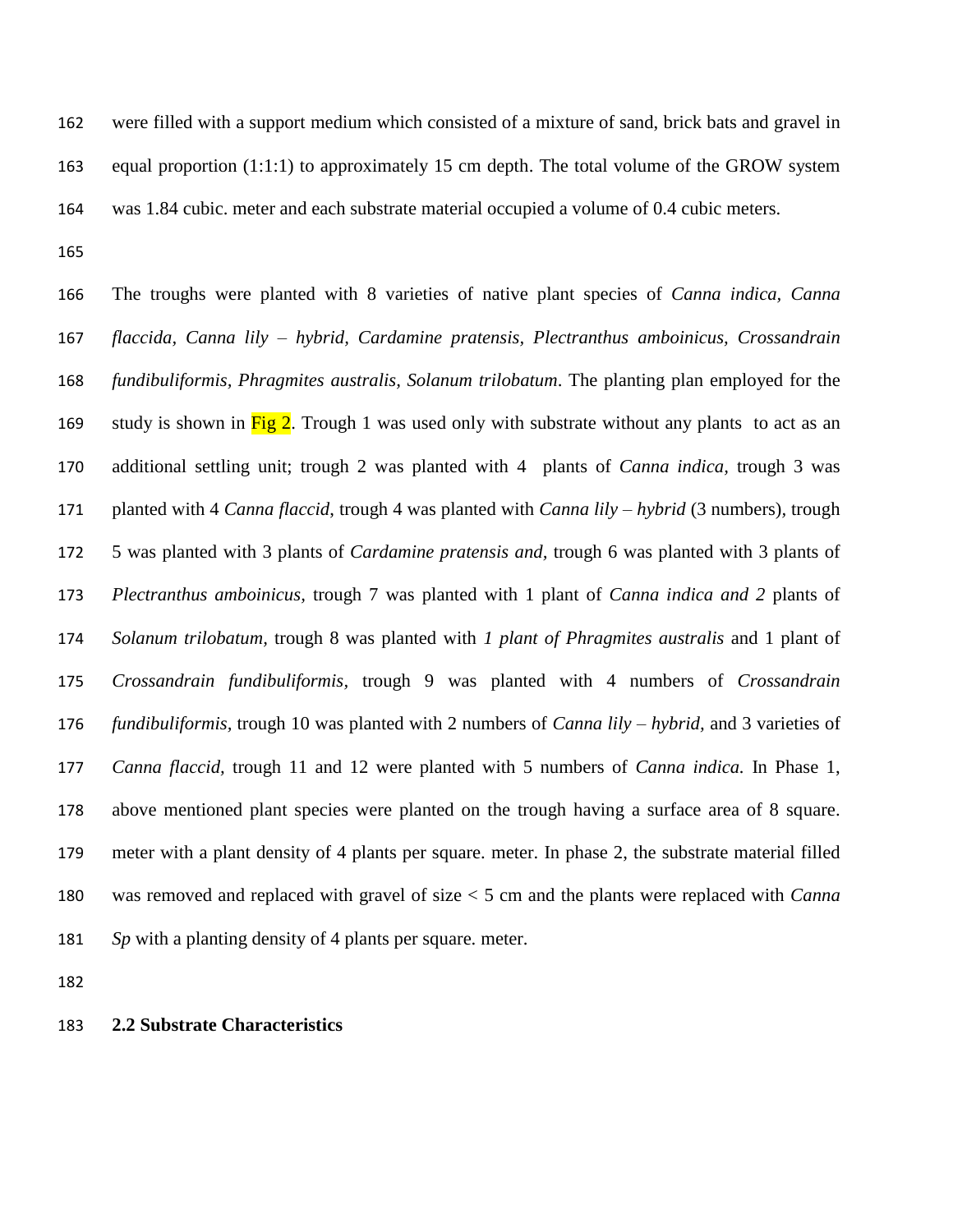In phase 1, the filter media used was a mixture of sand, brick bats and gravel of equal proportion (1:1:1). Three different filter media were purchased commercially, sand with a particle size of 0.5 mm, gravel (10 mm) and brick bat of size < 5 cm were filled in the troughs for a depth of 15 cm. In phase 2, the old filter media were replaced completely with gravel of particle size <10 mm.

#### **2.3 Greywater Sources:**

 The influent raw greywater was collected from the Krishna student hostels on IIT Madras campus, Chennai, India. Wastewater from baths, showers, wash basins and washing machine were collected separately and drained into a common settling tank from which 100 L was pumped to an over head tank. The greywater from the overhead tank was allowed to flow by gravity into the GROW system through a flow control valve. The water entered from one trough to another (1 to 12) through the weirs and baffles continuously from the top trough to bottom trough where it reached the outlet pipe. The greywater was supplied to the GROW system continuously with a hydraulic loading rate of 53.1 – 58.9 L/ cubic. meter/ day with a hydraulic retention time varied from 0.7 to 1.3 days. The operating history of GROW system is tabulated 200 in Table 1.

#### **2.4 Sampling and Analysis:**

 The raw greywater and treated water samples were collected every week starting from November, 2013 between 09:00 and 12.00 hours. In addition, samples were collected from the 205 end of each row of troughs 1, 2, 3 and 4 every month. The samples were carried to the laboratory in air tight plastic bottles and were stored in refrigerator at 4°C. The water samples were further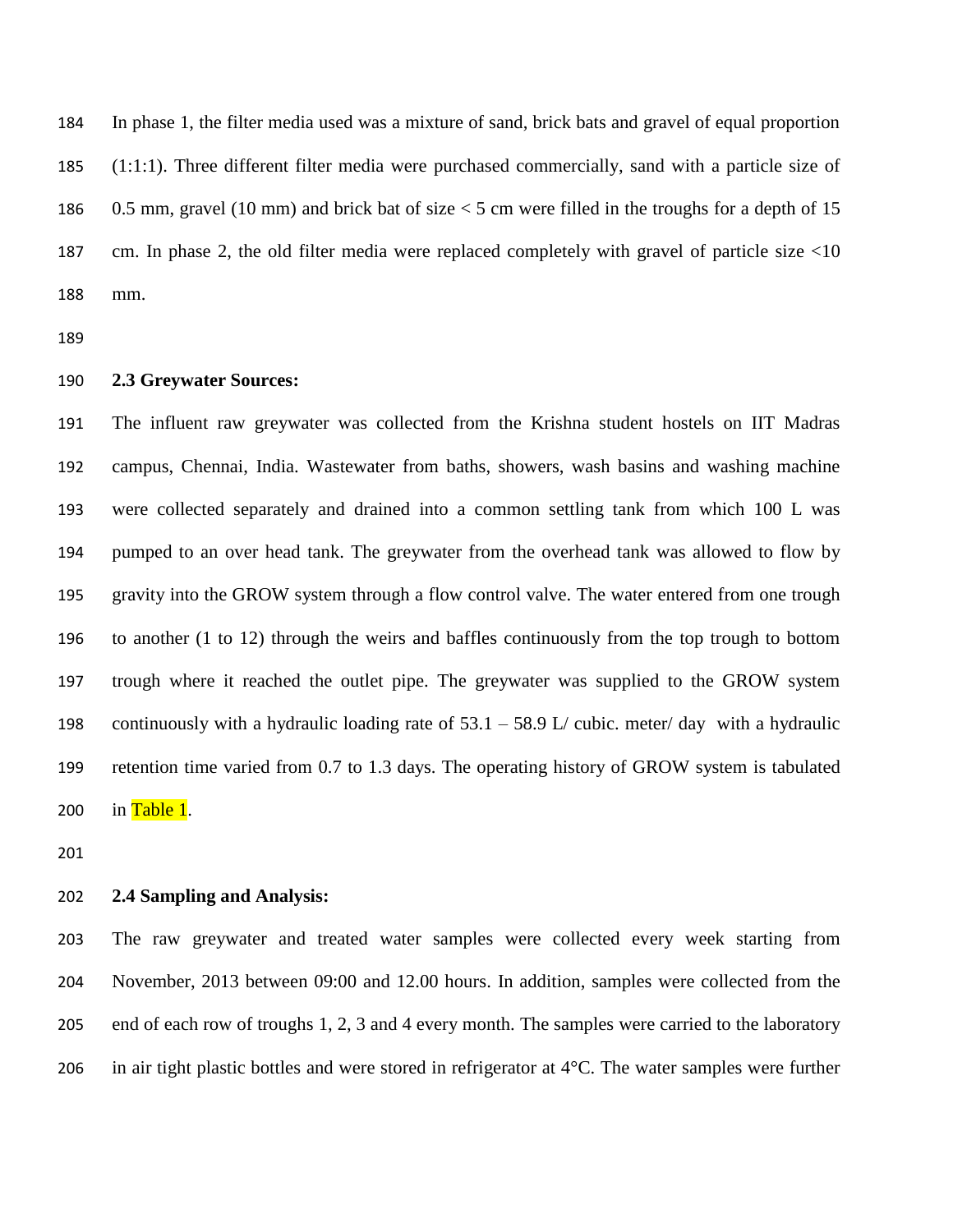examined for the physico-chemical and biological parameters as per standard methods for the examination of water and wastewater (APHA, 2012). pH of the sample was analyzed using Eutech cyberscan PCD 650 multi parameter kit (Thermo scientific, Singapore). Chemical oxygen demand (COD) was measured using a closed reflux chromate titrimetric method, Biochemical oxygen demand (BOD) was measured using the 5 day incubation method, Total organic carbon (TOC) and total nitrogen (TN) were measured using total organic carbon analyzer V600 series 213 (Shimandzu, Japan). Nitrate nitrogen  $(NO<sub>3</sub> - N)$  and total phosphate (TP) was analyzed using UV spectrometer (UV-VIS 8000, Shimandzu, Japan) (APHA, 2012). Fecal coliform (FC) was measured by chromocult nutrient media plates supplied by Sartorius, Germany. The sodium do- decyl sulphate (SDS) was measured calorimetrically at 467 nm using a UV 1800 spectrophotometer (Shimadzu, Japan). Propylene glycol and Trimethyl amine were measured using gas chromatography fitted with flame ionization detector (PerkinElmer Clarus 500).

#### **2.5 Statistical Analysis**

 The performance of the GROW constructed wetland system was statistically evaluated by comparing the means of effluent concentrations of various parameters under different operating conditions, using paired sample 't' test. The paired 't' test are commonly applied for comparing the means of data's from two related samples or variables. The statistical analysis was performed 225 using IBM SPSS statistics 20 software at 95% confidence level ( $p < 0.05$ ).

#### **3. Results and Discussion**

#### **3.1 Influent raw greywater quality**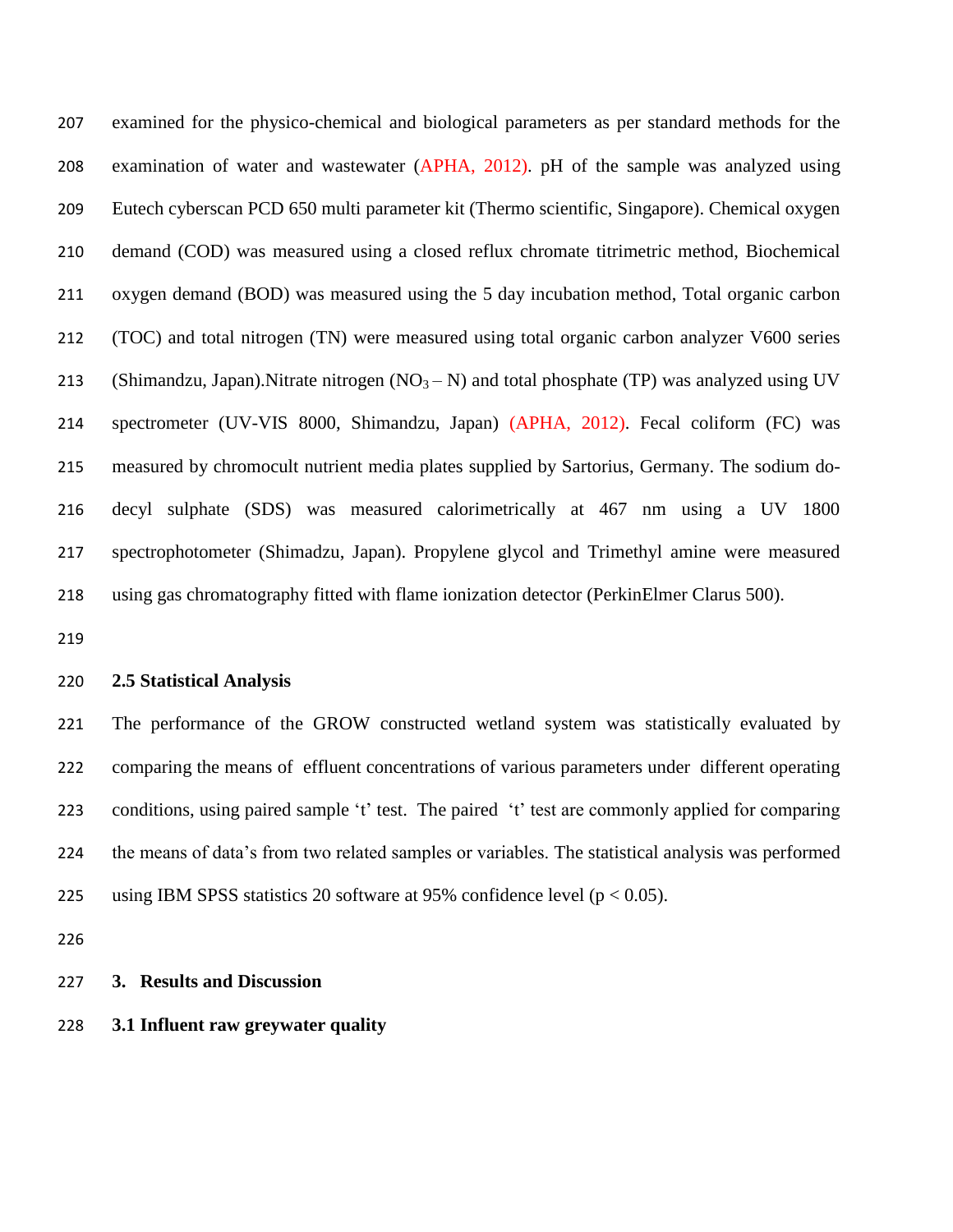229 The raw wastewater characteristics analyzed over a period of time is shown in Table 2. In general the pollutant concentrations such as organics, solids and indicator organisms in greywater are comparatively less than that in domestic wastewater. The greywater also has lesser macronutrients (N and P) than the domestic wastewater. The organics concentration and fecal coliforms of greywater used in this study were lower than the reported values. The mean value of COD was 216–320 mg/L and BOD was 68-120 mg/L. The obtained values of COD and BOD were lesser than earlier reported values by Gilboa and Friedler, 2008. The reason for lesser concentration of these parameters is apparently due to the very high per capita water consumption. The COD: BOD ratio was in the range of 2.7-3.0, which indicates that greywater contains higher amount of recalcitrant organics than sewage (Metcalf et al, 2010). The reason for higher COD: BOD ratio may be due to higher usage of surfactants and personal care products during laundry services. As no urination bowls were connected with the separated greywater, the concentrations of nitrogenous and phosphorus compounds in greywater were also lesser than the reported values. The phosphorus present in the greywater mostly originated from the detergents used in washing powders. The values of emerging contaminants i.e., surfactants namely sodium do-decyl sulphate (SDS), propylene glycol (PG) and trimethyl amine (TMA) were present in the concentration ranges of 14.9-35.9 mg/L, 11.6-46.6 mg/L and 8.7-15.5 mg/L, respectively. The 246 obtained values were similar to earlier reported values for SDS by Gross et al., 2007. There were no supporting data available regarding the concentrations of PG and TMA in the raw greywater.

#### **3.2 Performance of GROW System under different operational conditions**

 The performance of GROW system was evaluated in two different phases, phase 1 was further subdivided into four different sub-phases viz. a viz., start-up phase (Phase1.1), seasonal variation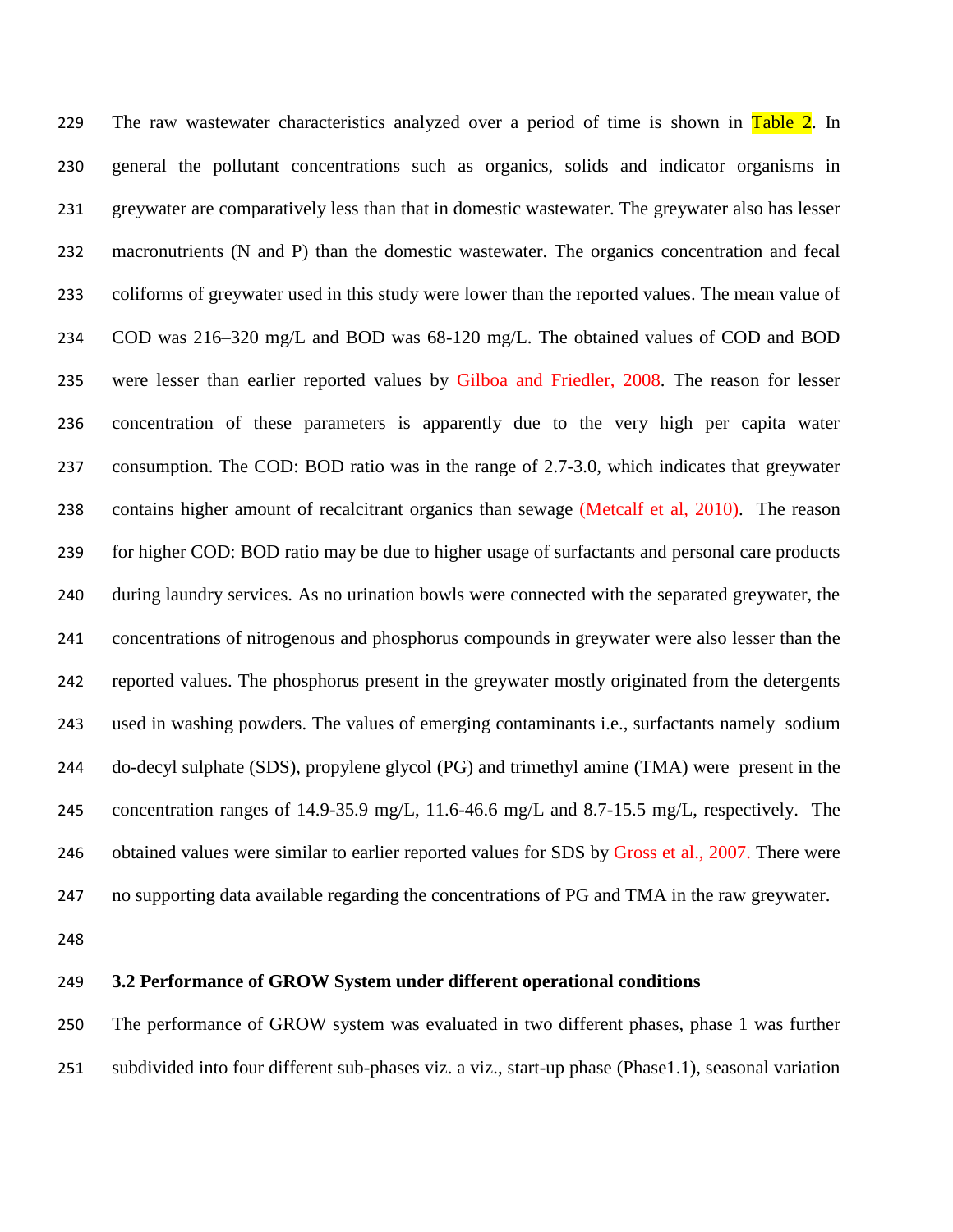(Phase 1.2), flow rate variations (Phase1.3) and organic load variations (Phase1.4). The first 4 weeks of Phase 1.1.covered the start-up stages of the GROW system. During this phase, the system was fed with greywater at the flow rate of 70 L/day. During this period, the plants and microbes were allowed to acclimatize to the newer environment. In Phase1.2, the performance of the GROW system at various seasons and temperature, i.e., summer, monsoon, pre-monsoon and post monsoon, were evaluated for the designed flow rate of 70 L/ day. In phase1.3, different hydraulic loading rates were employed, i.e., 62 L/day, 82 L/day, 100 L/day and 120 L/day. Finally in Phase1.4, the performance of the system was evaluated for various organic loading rates (25.5 g COD/ cubic. meter/ day, 25.9 g COD/ cubic. meter/ day and 26.8 g COD/ cubic. meter/ day) by adding sucrose as an external carbon source at a flow rate of 100 L/day. In Phase 262 2, the GROW system was operated at constant flow rate of 100 L/day to evaluate the effect of different substrate materials and plant species on the performance of GROW system. The short term equilibrium was attained within 2 months from the date of plantation in the GROW system and performing well after 3 years of continuous operation. If the GROW system is properly maintained, the system can work for another 2-3 years.

#### *3.2.1 Organics*

 During the study period, the influent BOD and COD varied from 68-120 mg/L and 216-320 270 mg/L, respectively as shown in  $Table 2$ . However, the variation of influent quality did not affect the outlet biochemical oxygen demand (BOD) and chemical oxygen demand (COD) 272 concentrations during the monitoring period. It was consistently below 10 mg/L for BOD and 20 mg/L for COD, which is below the USEPA standard limits for secondary reuse. It was also found that the GROW system showed a better removal efficiency during the summer season compared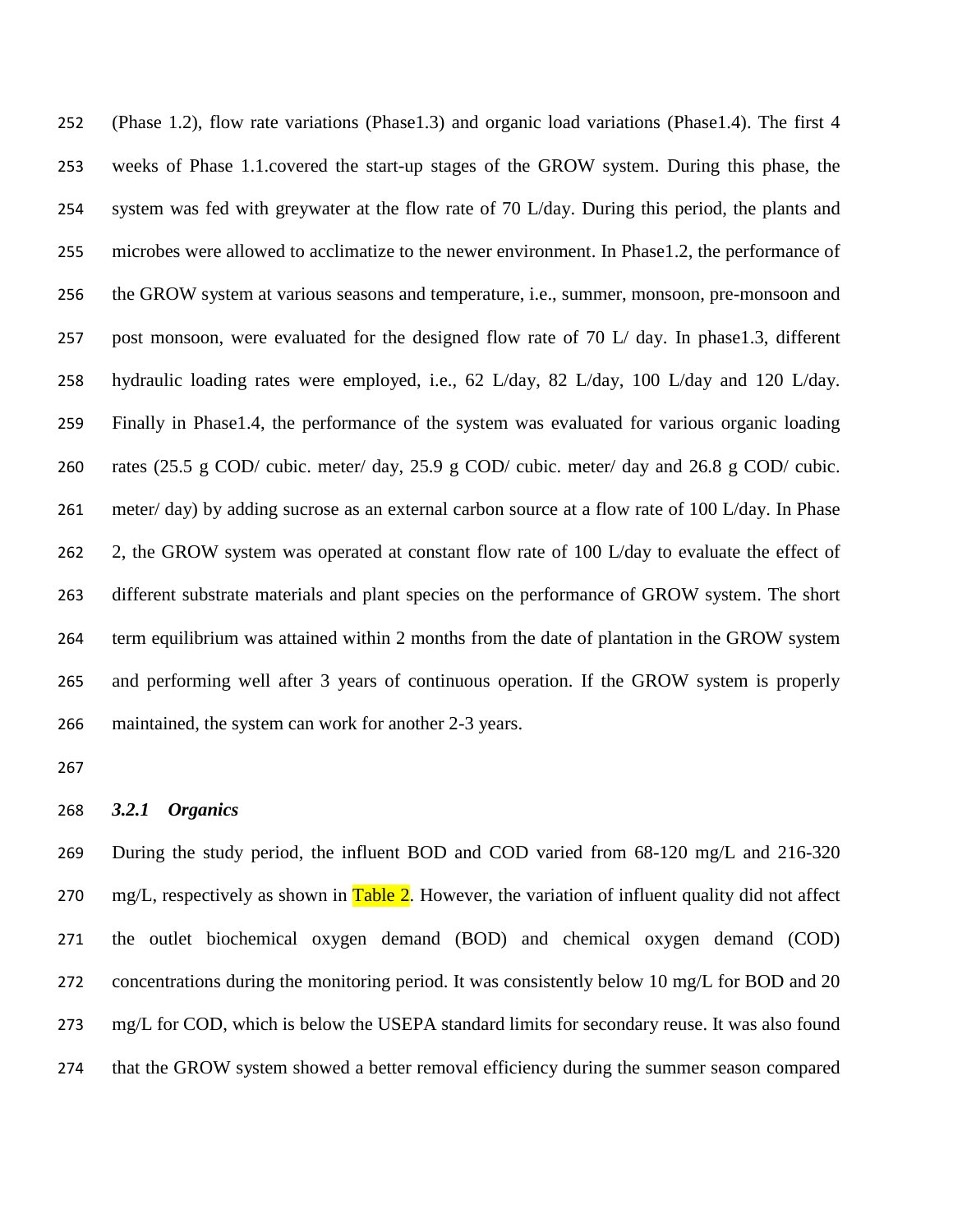275 to other seasons as shown in  $\frac{\text{Fig 3(a)-(b)}}{\text{As stated by Vymazal, 2002}}$ ; Akratos and Tsihrintzis, 276 2007 that the organic pollutants are removed mostly by microbial degradation and also by 277 adsorption to a certain extent. Hence, at an elevated temperature, the activities of aerobic and anaerobic microbes are enhanced, resulting in higher organic pollutant degradation during summer season. During phase 1.3, it was found that the BOD and COD concentration in the effluent were comparable at the flow rates of 62, 82 and 100 L/day and were increased as the flow rate increased to 120 L/day. This indicates that 100 L/day can be considered as the optimal flow rate for the maximum pollutant removal. As the flow rate increased, the retention time (HRT) decreased, resulting in lesser removal of organic pollutant. Similar results were reported by Akratos and Tsihrintzix, 2007. In phase 1.4, the effluent BOD and COD concentrations were changed slightly. As the OLR increased from 25.5 to 26.8 g COD/ cubic. meter/ day, the effluent COD and BOD concentrations were increased. It was observed that at 26.8 g COD/ cubic. meter/ day, the COD values were 16-24 mg/L, while it was <16 mg/L during the other two OLRs. These results were in accordance with the results reported by Lin et al., 2002 and Saeed and Sun, . This indicates that 26.8 g COD/cubic. meter/day OLR exceeded the degradation capacity 290 of the wetland system (Dalahmeh et al., 2014). The variance of means of the effluent quality at 291 various monitoring periods were found to be statistically significant  $(p<0.05)$  [Supplementary 292 Table S1. In phase 2, the COD and BOD removal efficiency was found to be 88% and 84%, 293 respectively **Supplementary Fig. S1**. The reason is that the organic pollutants are mostly removed by microbial degradation and by adsorption (Vymazal, 2002).

*3.2.2 Suspended solids*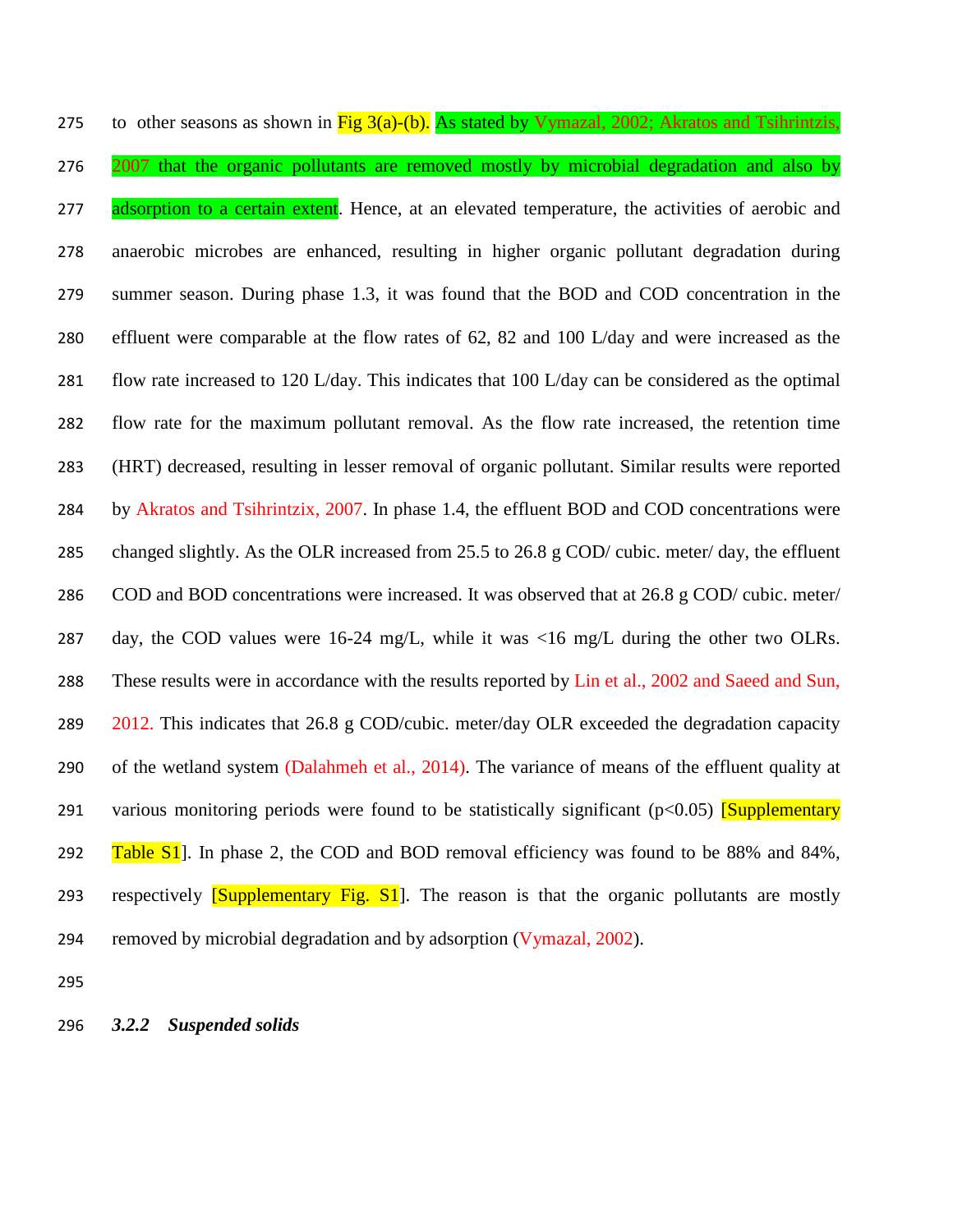The inlet and outlet suspended solids concentrations and percentage removal during the 298 monitoring period are shown in  $\overline{Fig. 4}$ . The suspended solids in the constructed wetlands are removed from the wastewater by physical processes such as filtration and sedimentation (Haghshenas-Adarmanabadi et al., 2016). According to Masi and Martinuzzi (2007), the solids removals by the constructed wetlands are in the range of 72-84% in the Mediterranean countries, and 65-91% in the tropical regions of developing countries (Singh et al., 2014). In the present study about 85-90% (< 20 mg/L) removal of solids particles from inlet to outlet tank was achieved. The reason for higher removal efficiency may be due to the baffled CW configuration that prolonged the water flow path and enhanced the filtration process which favored the removal of suspended solids.

308 It was also observed from  $\frac{Fig. 4}{9}$  that during phase 1.1, the removal of suspended solids was less (<80%). The microbes and plants started growing at this stage and they were not completely matured. This may be the reason for the low performance. As the time progressed, in phase 1.2, the removal of solids improved and remained almost at a constant level (88-95%). During phase 1.3, (i.e., change of flow rate), it was observed that as the flow rate increased, the removal of solids concentration decreased due to lesser hydraulic retention time. Similar results were reported by other researchers also (Akaratos and Tsihrintzis, 2007). As the organic load were increases from 25.5 to 26.8 g COD/cubic. meter/ day, the solids concentration in treated water also increased. The above obtained results were in good agreement with Dominguez et al., 2012 that the increased organic loading rate resulted in increased biomass growth which in turn increased the suspended solids concentration in the effluent. However, the overall removal of solids was comparatively lesser compared to other constructed wetlands like horizontal, vertical and hybrid flow systems (Ramprasad and Philip, 2016). The statistical analysis (paired't' test)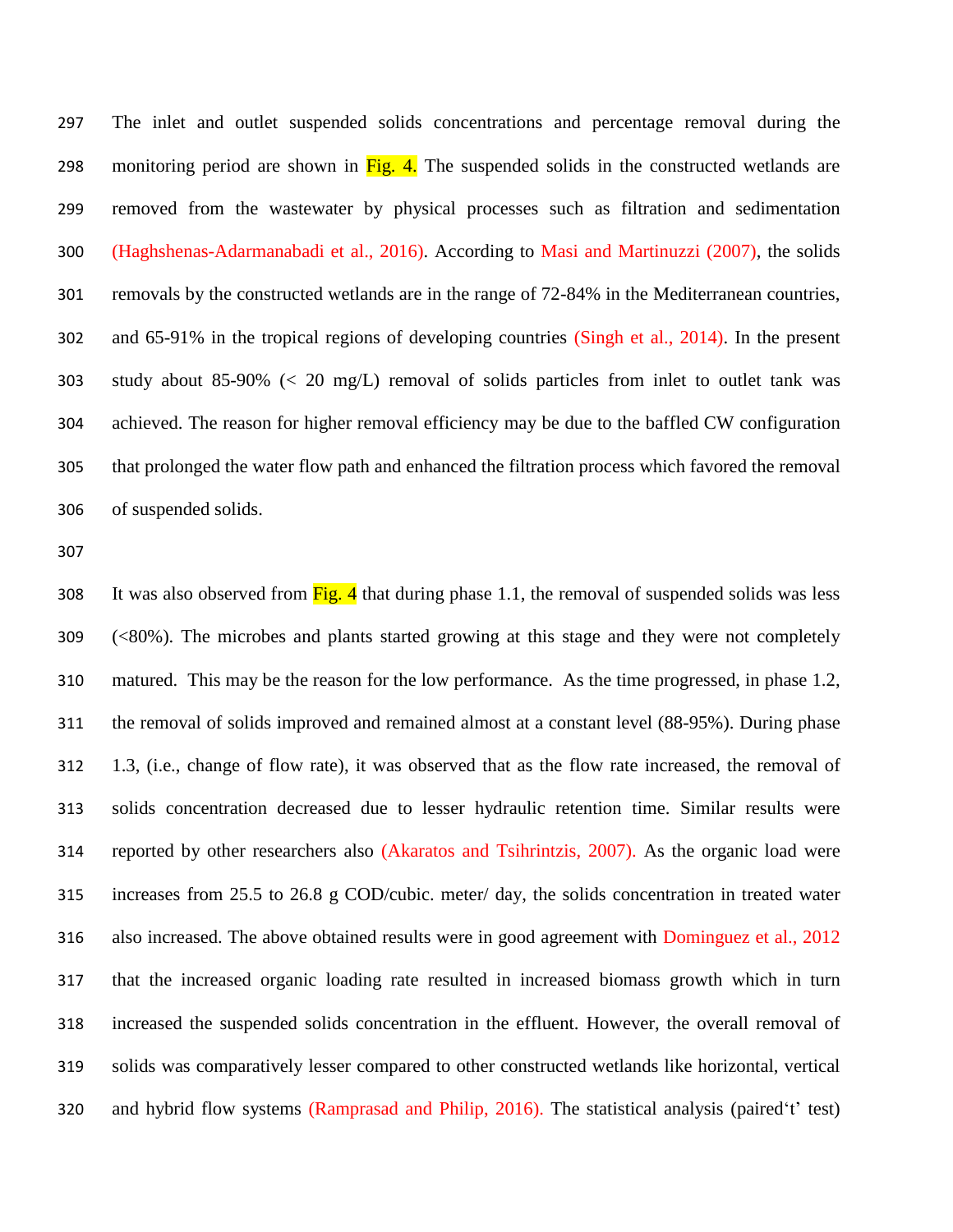were conducted to evaluate the performance of GROW system for the removal of solids during various monitoring periods (start-up, seasonal, hydraulic loading rate and organic loading rate) and paired 't' test showed that the treated effluent quality during all the monitoring periods are statistically significant at 95% confidence interval (p < 0.05; p = 0.039)[Supplementary Table S<sub>1</sub>. The removal of suspended solids was highly affected by lowering the HRT and increasing the OLR.

*3.2.3 Nutrients*

 Nutrients (nitrogen and phosphorous) presence in wastewater is one of the major factors that causes eutrophication, deplete the dissolved oxygen level and can be toxic to the ecosystem. Generally, the removal of nutrients is by ammonification, nitrification, denitrification, plant 332 uptake, volatilization and biomass assimilation (Vymazal, 2002; Akratos and Tsihrintzis, 2007). In the present study, the concentrations of nitrates, ammonia and phosphates present in the influent were low as compared to earlier reports (Gilboa and Friedler, 2008; Antonopoulou et al., 335 2013). The nitrogen compounds removal was around 88 to 99% during summer season and was 336 found to be lesser during other seasons  $(Fig. 5-)$ . Microbial reactions such as organic nitrogen decomposition, nitrification and de-nitrification are favored at higher temperature resulting in greater removal efficiency. Similar to nitrogen compounds, phosphate removal was also favored at high temperatures. During the summer season, the removal of total phosphate was maximum 340 at 92%, which was less during other seasons  $(Fig. 6)$ . It was reported in earlier studies that the 341 main mechanism involved in phosphate removal were sorption and plant uptake (Vymazal, 342 2002). Sorption of phosphate is an endothermic reaction (Jin et al., 2005), which means that low temperatures decrease the sorption capacity of the bed (Rustige et al., 2003). The results obtained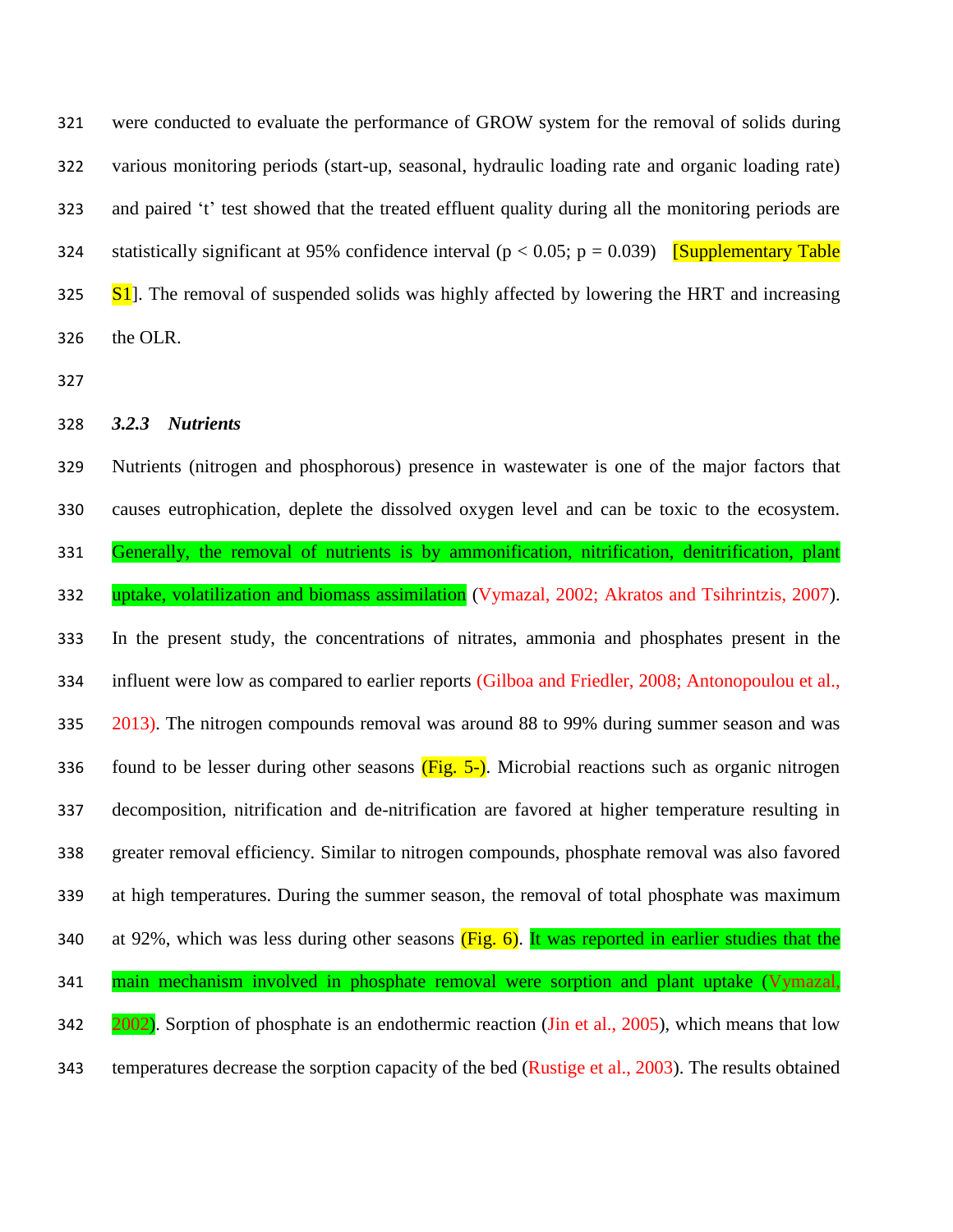by GROW systems were compared with the other three wetlands (horizontal vertical and hybrid) studied by Ramprasad and Philip, 2016. The hybrid wetland performed better than GROW and other two systems. Many reports suggested that the nutrients removal in constructed wetlands was predominantly due to de-nitrification activity (Vymazal, 2002). During phase 1.3, enhanced activity of de-nitrifiers was observed due to high HRT which resulted in higher removal rate. In phase 1.4, as the OLR increased from 25.5 to 26.8 g COD/ cubic. meter/ day, the removal rates 350 of nutrients increased  $(Fig. 5-6)$ . The probable reason might be that, increased organic load triggered an increased growth of anoxic microbes near the root nodules, providing a favorable condition for de-nitrification (Dalahmeh et al., 2014). The statistical analysis confirms that the effect of different operating conditions on the nutrients content was recognized as highly 354 significant (T =  $4.367$ ;  $p = 0.005$ ).

 In phase 2, the removal of nutrients and phosphate were in the range of 82-88% and 65-74%, respectively [Supplementary Fig S1]. The GROW system was capable of removing the nutrients from the greywater below the reusable standard level. It was observed that the nitrate - nitrogen in the treated wastewater were in the range of 1.2-3.5 mg/L and 0.8-1.4 mg/L for total 360 phosphates.  $(Fig. 5 - 6)$ 

#### *3.2.4 Fecal Coliforms*

 The fecal coliform concentration in the inlet was relatively low (50-120 CFU/100 mL) compared 364 to the earlier reported values (Antonopoulou et al., 2013). The major reason for the lesser 365 coliform contamination may be due to the age group of inhabitants and avoidance of kitchen 366 wastewater. Most of the inmates were in the age group of 19-25 years. The fecal coliform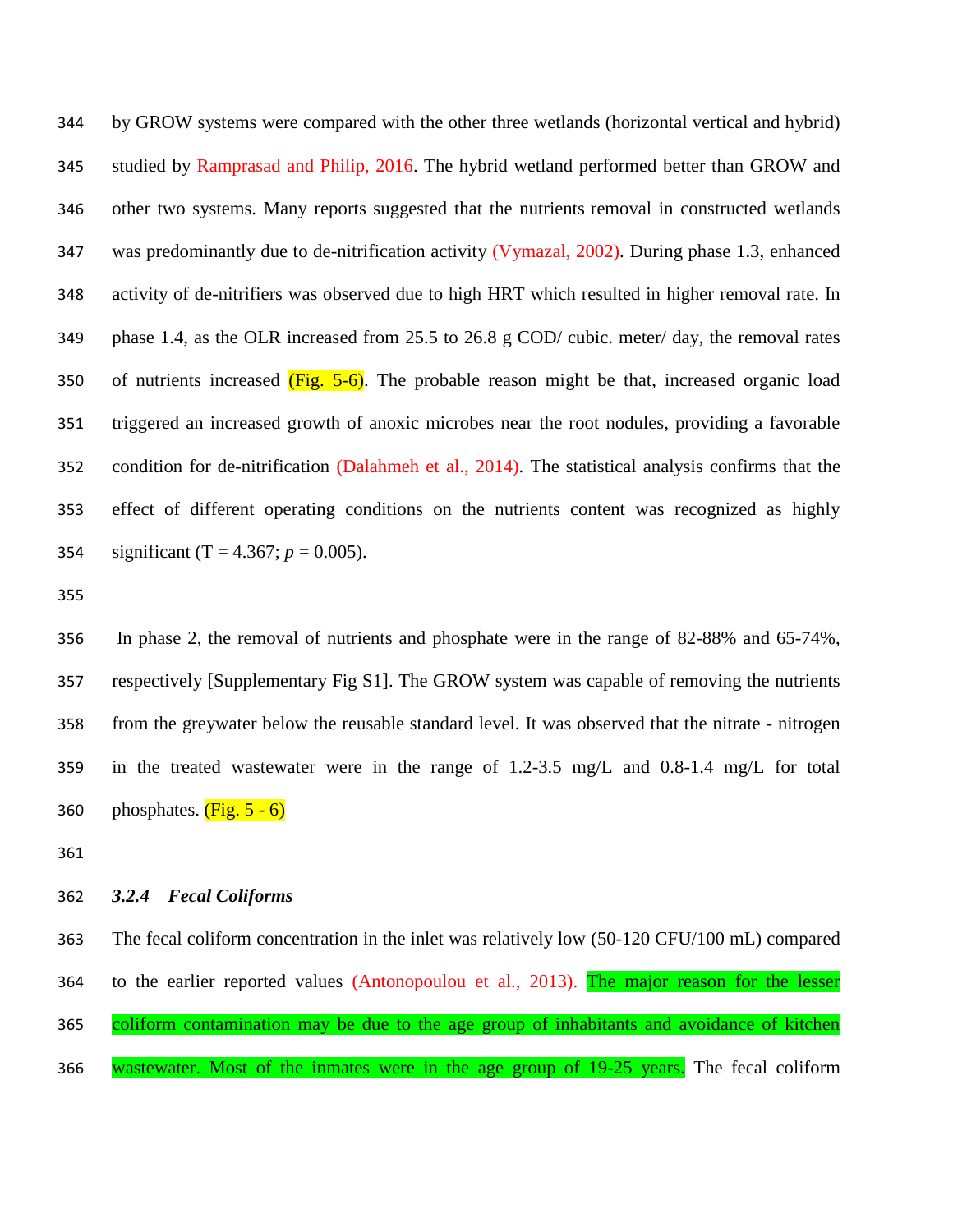removal in constructed wetland is attributed to physical process such as sedimentation, filtration and natural die-off. The removal rates of the fecal coliform were in the range of 70-85% during the start-up stage, and gradually increased and reached around 98% during phase 1.2. It is clear 370 from Fig 7 that during the summer seasons the FC removal was more than the other seasons. It is also evident that with increase in hydraulic retention time, during phase 1.3, the removal rates 372 also increased from 94% to 98%  $(Fig 7)$ . Akaratos and Tsihrintzis, 2007 have previously reported that as the HRT increased the coliform have higher contact time in the system to get removed or degraded resulting in higher removal efficiency. As the OLR increased, the effluent coliform concentration also increased from 4 CFU/ 100 mL to 12 CFU/ 100 mL, due to increased biomass growth by utilizing the readily available carbon source. . Similar results were reported 377 by other researchers also (Dalahmeh et al., 2014). Statistically significant difference (p<0.05; T=5.860) in the average fecal coliform content occurred in different operational phases. During Phase 2, the fecal coliform removal was in the range of 88-90%. The coliform removal efficiency of phase 2 was comparatively lower than one obtained during phase 1. The reason for lesser removal is due to the high pore size available in gravel medium compared to sand gravel mix. In-spite of higher removal efficiency, the coliform counts did not comply with the USEPA 383 standard limits for reuse. Therefore the treated water should be provided with little dose of disinfectant before reused.

### *3.2.5 Emerging contaminants*

*3.2.5.1 Sodium do-decyl sulphate*

 Sodium do-decyl sulphate (SDS) is the most commonly used surfactant, and the removal 389 efficiency of this pollutant in GROW system varied between 85-96% (Fig. 8) SDS is considered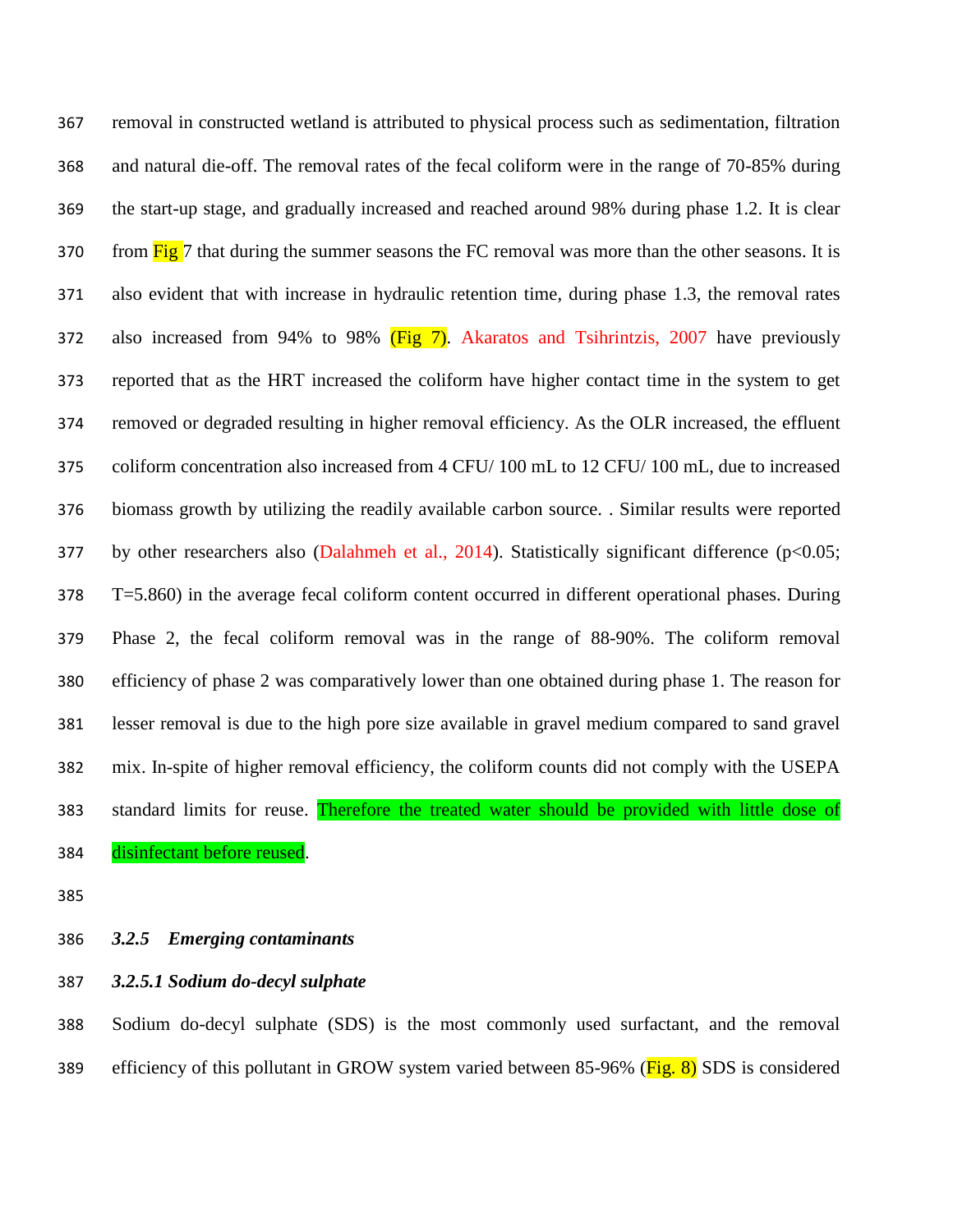390 to be highly hydrophobic in nature having a log  $K_{ow}$  of 3.6 (Hansch et al., 1996). Generally, the 391 compounds that are hydrophobic (with high  $K_{ow}$ ) values are removed from the system by adsorption, hydrolysis and microbial degradation/ biosorption (Lv et al., 2016; Ramprasad and Philip, 2016). The SDS in the treated water was in the range of 2.8-4.2 mg/L (60-80%) during the start-up phase, and was improved in the following phases to 82-96%. It was also found that the removal of SDS was affected by seasons. The seasonal variability was mainly attributed to two main physical conditions, namely solar radiation and water temperature. Low temperatures decreased the bio-degradation rates and low solar irradiation decreased the phyto degradation rates (Simonich et al., 2002). In phase 1.3, the removal efficiency of SDS increased from 88% to 96% with decrease in flow rate and increased hydraulic retention enhanced the biodegradation of 400 adsorption of SDS. This is in good agreement with the results reported by Langford et al., 2005. In phase 1.4, as the OLR increased from 25.5 g COD/ cubic. meter/ day to 26.8 g COD/ cubic. meter/ day, the rate of SDS removal decreased from 92% to 85%. The presence of readily available carbon source (sucrose) reduced the biodegradability of SDS as reported by Nyberg et al., 1992. The statistical analysis confirms that, although the difference in the effluent SDS concentrations is statistically significant (p<0.05), it is relatively small. The SDS removal efficiency after the change of plant species and filling media was reduced to 85-88%, due to the availability of less adsorption space as the media sizes were larger.

- 
- *3.2.5.2 Propylene Glycol and Tri Methyl amine*

 The propylene glycol (PG) and tri-methyl amine (TMA) are commonly used in personal care 411 products likes soap and shampoos. PG and TMA are highly water soluble, have low log  $K_{ow}$ 412 value and are also easily biodegradable. It was reported by Avila et al., 2014, that the compounds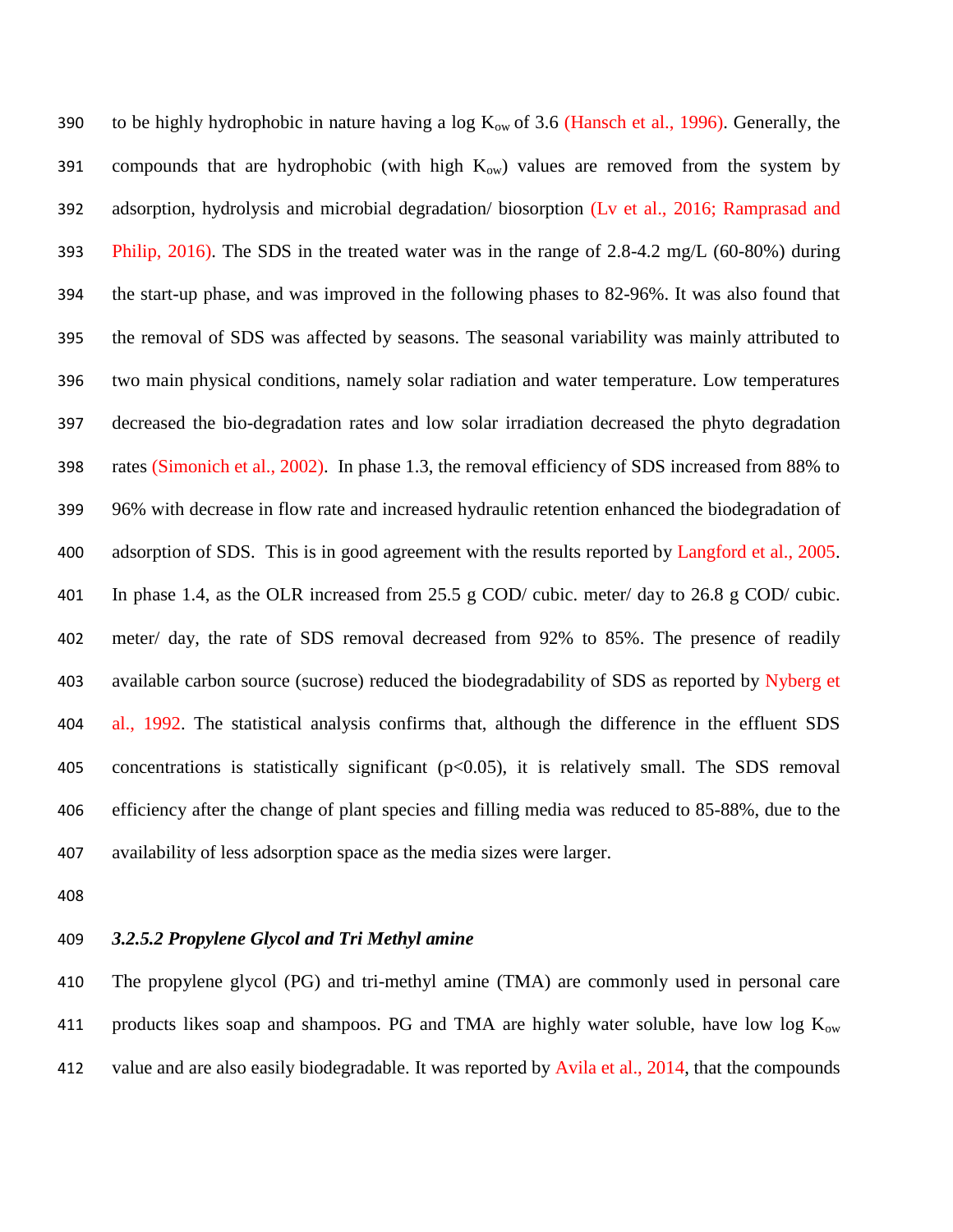that are highly water soluble is predominantly taken up by plants / phyto-degraded and biodegraded. In phase 1.1, the PG and TMA removal efficiency was in the range of 40-60% 415 (Fig. 9 and 10) due to the low density of plants and microbes in the system. During phase 1.2, the, the removal efficiency was more during summer than in winter or monsoon. In phase 1.3, as the flow rate increased, the removal efficiency decreased (96% to 80%), due to less retention time. Also, when the OLR increased (25.5 to 26.8 g COD/ cubic. meter/ day) the removal efficiency decreased from 94% to 86%, as the system exceeded the biodegradation capacity. Due to addition of external carbon source, the degradation rates of organic pollutants were hindered. Sucrose is a readily biodegradable compound than PG and TMA. Therefore, microbial consortia would have utilized more sucrose as a carbon source than the target pollutant. As a result, lesser biodegradation was observed for target pollutants with increase in OLR. Similar trend was reported by other researchers also (Nyberg et al., 1992). During phase 2, the removal efficiency did not change much from phase 1, as the mechanism for PG and TMA removal was mostly plant uptake and biodegradation.

#### **4. Conclusion**

 This study confirmed that shallow horizontal subsurface flow GROW system with 8 varieties of native plant species can effectively improve quality of greywater in tropical countries. The performance of the GROW system was monitored over a significant period of time at various operating conditions. The removal efficiency obtained for various parameters were; biochemical oxygen demand (BOD) 90.8%, chemical oxygen demand (COD) 92.5%, total suspended solids 434 (TSS) 91.6%, nitrate-nitrogen  $(NO<sub>3</sub> - N)$  83.6%, total phosphate (TP) 87.9%, total nitrogen (TN) 91.7%, fecal coliform (FC) 91.4%, sodium do-decyl sulphate (SDS) 85.7%, propylene glycol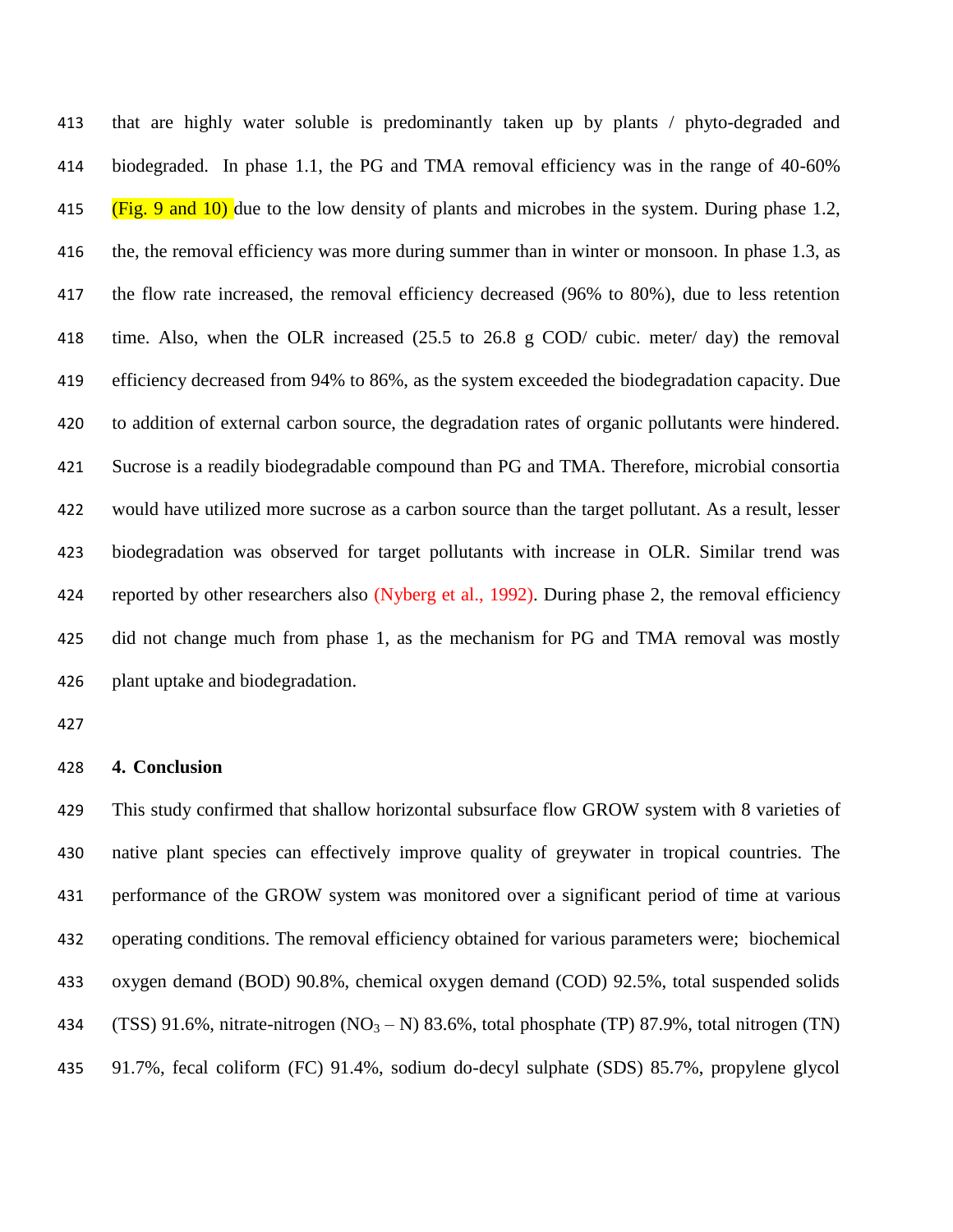| 436 | (PG) 93.4% and trimethyl amine (TMA) 88.9%. It was found that the removal rate was high         |
|-----|-------------------------------------------------------------------------------------------------|
| 437 | during summer season compared to other seasons. Also the removal efficiency was more at         |
| 438 | higher HRT. The promising results from this study may increase the applicability of GROW        |
| 439 | systems as a robust, cost-effective and reliable green roof systems in India and other tropical |
| 440 | countries.                                                                                      |
| 441 |                                                                                                 |
| 442 | Acknowledgement:                                                                                |
| 443 | The authors wish to acknowledge Department of Science of Technology (DST), India and the        |
| 444 | European Union for providing the financial support for the project SARASWATI.                   |
| 445 |                                                                                                 |
| 446 | <b>References:</b>                                                                              |
| 447 | 1. Akratos, C. S., & Tsihrintzis, V. A. (2007). Effect of temperature, HRT, vegetation and      |
| 448 | porous media on removal efficiency of pilot-scale horizontal subsurface flow constructed        |
| 449 | wetlands. Ecological engineering, 29(2), 173-191.                                               |
| 450 | 2. Antonopoulou, G., Kirkou, A., & Stasinakis, A. S. (2013). Quantitative and qualitative       |
| 451 | greywater characterization in Greek households and investigation of their treatment using       |
| 452 | physicochemical methods. Science of the Total Environment, 454, 426-432.                        |
| 453 | APHA, American Public Health Association, & American Water Works Association.<br>3.             |
| 454 | (2012). Standard methods for the examination of water and wastewater: selected                  |
| 455 | analytical methods approved and cited by the United States Environmental Protection             |
| 456 | Agency. American Public Health Association.                                                     |
|     |                                                                                                 |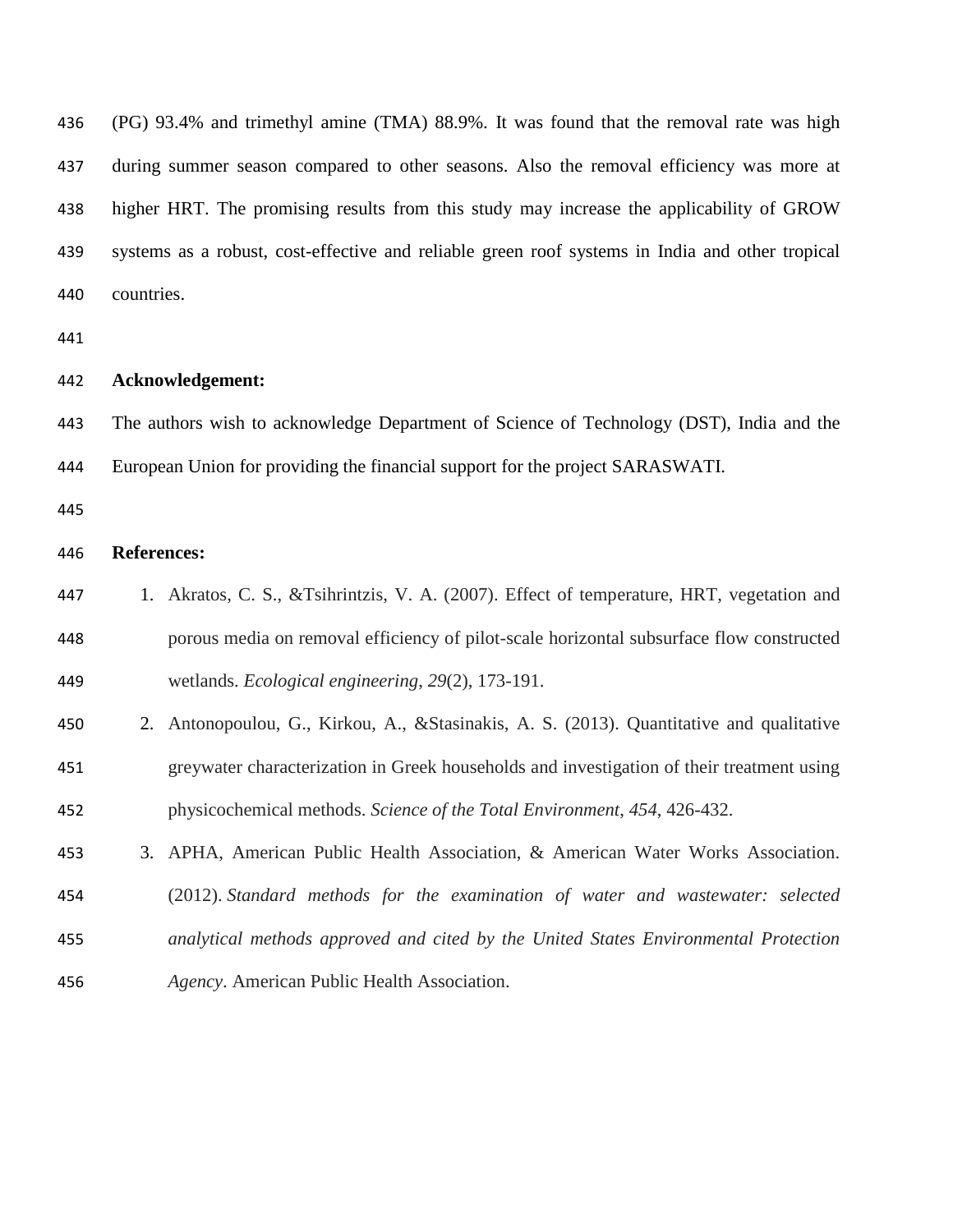- 4. Avery, L. M., Frazer-Williams, R. A., Winward, G., Shirley-Smith, C., Liu, S., Memon, F. A., & Jefferson, B. (2007). Constructed wetlands for grey water treatment. *Ecohydrology& Hydrobiology*, *7*(3), 191-200.
- 5. Ávila, C., Matamoros, V., Reyes-Contreras, C., Pina, B., Casado, M., Mita, L., ...&Bayona, J. M. (2014). Attenuation of emerging organic contaminants in a hybrid constructed wetland system under different hydraulic loading rates and their associated toxicological effects in wastewater. *Science of the Total Environment*, *470*, 1272-1280.
- 6. Cui, L., Ouyang, Y., Yang, W., Huang, Z., Xu, Q., & Yu, G. (2015). Removal of nutrients from septic tank effluent with baffle subsurface-flow constructed wetlands. *Journal of environmental management*, *153*, 33-39.
- 7. Dalahmeh, S. S., Pell, M., Hylander, L. D., Lalander, C., Vinnerås, B., &Jönsson, H. (2014). Effects of changing hydraulic and organic loading rates on pollutant reduction in bark, charcoal and sand filters treating greywater.*Journal of environmental management*, *132*, 338-345.
- 8. do Couto, E. D. A., Calijuri, M. L., Assemany, P. P., da Fonseca Santiago, A., & Lopes,
- L. S. (2015). Greywater treatment in airports using anaerobic filter followed by UV disinfection: an efficient and low cost alternative. *Journal of Cleaner Production*, *106*, 372-379.
- 9. Domínguez, L., Cases, V., Birek, C., Rodríguez, M., & Prats, D. (2012). Influence of organic loading rate on the performance of ultrafiltration and microfiltration membrane bioreactors at high sludge retention time. *Chemical Engineering Journal*, *181*, 132-143.
- 10. Eriksson, E., Auffarth, K., Henze, M., &Ledin, A. (2002). Characteristics of grey wastewater. *Urban water*, *4*(1), 85-104.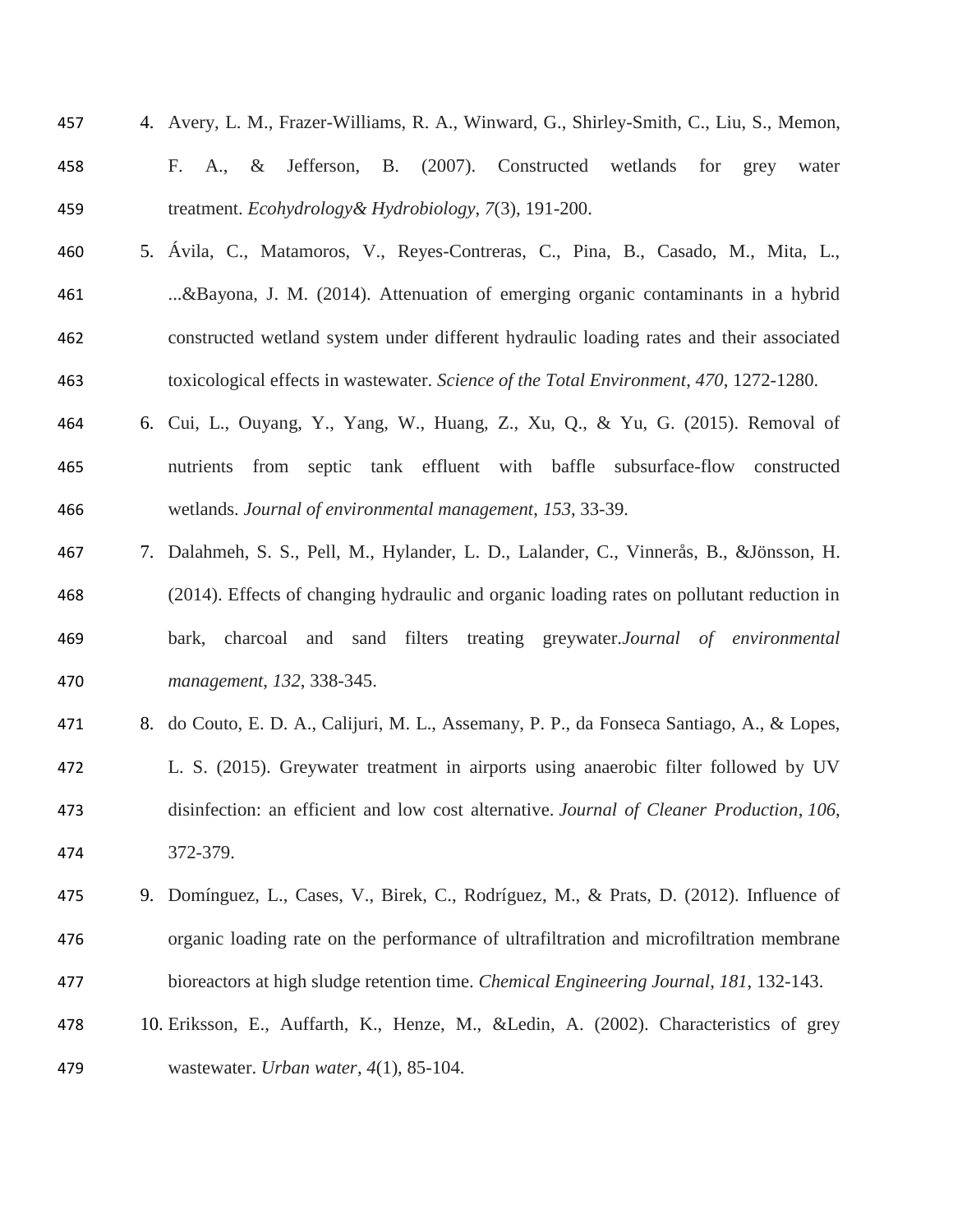- 11. Frazer-Williams, R., Avery, L., Winward, G., Jeffrey, P., Shirley-Smith, C., Liu, S., ...& Jefferson, B. (2008). Constructed wetlands for urban grey water recycling. *International Journal of Environment and Pollution*, *33*(1), 93-109.
- 12. Gilboa, Y., &Friedler, E. (2008). UV disinfection of RBC-treated light greywater effluent: kinetics, survival and regrowth of selected microorganisms. *Water research*, *42*(4), 1043-1050.
- 13. Gross, A., Shmueli, O., Ronen, Z., &Raveh, E. (2007). Recycled vertical flow constructed wetland (RVFCW)—a novel method of recycling greywater for irrigation in small communities and households. *Chemosphere*, *66*(5), 916-923.
- 14. Haghshenas-Adarmanabadi, A., Heidarpour, M., &Tarkesh-Esfahani, S. (2016). Evaluation of Horizontal–Vertical Subsurface Hybrid Constructed Wetlands for Tertiary Treatment of Conventional Treatment Facilities Effluents in Developing Countries. *Water, Air, & Soil Pollution*, *227*(1), 1-18.
- 15. Hansch, C., Leo, A., D. Hoekman Exploring QSAR Hydrophobic, Electronic, and Steric Constants. Washington, DC: American Chemical Society, p. (1996) 107
- 16. Jefferson, B., Laine, A., Parsons, S., Stephenson, T., & Judd, S. (2000). Technologies for domestic wastewater recycling. *Urban water*, *1*(4), 285-292.
- 17. Jin, X., Wang, S., Pang, Y., Zhao, H., & Zhou, X. (2005). The adsorption of phosphate on different trophic lake sediments. *Colloids and Surfaces A: Physicochemical and Engineering Aspects*, *254*(1), 241-248.
- 18. Langford, K. H., Scrimshaw, M. D., Birkett, J. W., & Lester, J. N. (2005). Degradation of
- nonylphenolic surfactants in activated sludge batch tests.*Water research*, *39*(5), 870-876.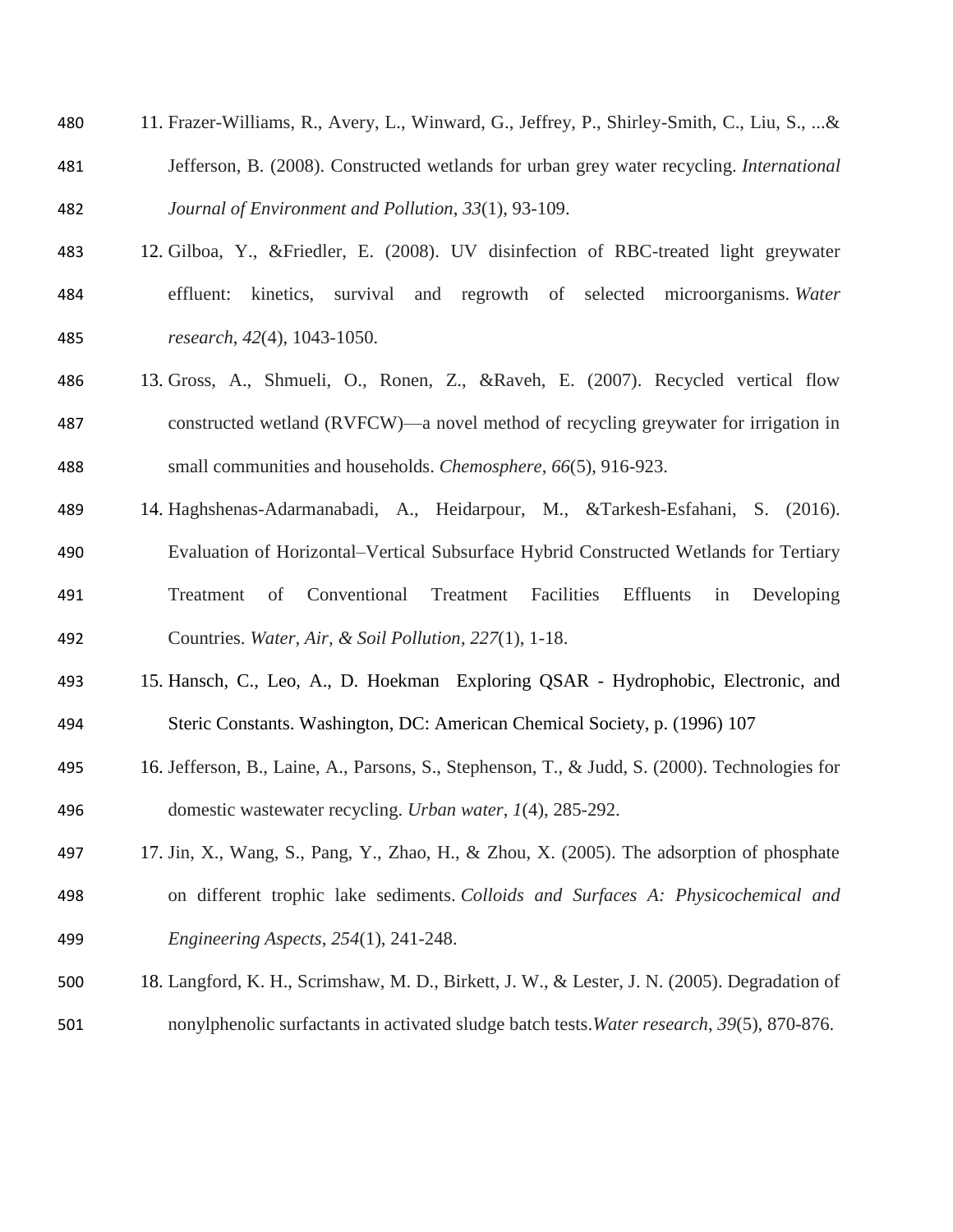| 502 | 19. Lin, Y. F., Jing, S. R., Wang, T. W., & Lee, D. Y. (2002). Effects of macrophytes and       |
|-----|-------------------------------------------------------------------------------------------------|
| 503 | external carbon sources on nitrate removal from groundwater in constructed                      |
| 504 | wetlands. Environmental pollution, 119(3), 413-420.                                             |
| 505 | 20. Lv, X., Xiao, S., Zhang, G., Jiang, P., & Tang, F. (2016). Occurrence and removal of        |
| 506 | phenolic endocrine disrupting chemicals in the water treatment processes. Scientific            |
| 507 | reports, 6.                                                                                     |
| 508 | 21. Masi, F., & Martinuzzi, N. (2007). Constructed wetlands for the Mediterranean countries:    |
| 509 | hybrid systems for water reuse and sustainable sanitation. <i>Desalination</i> , 215(1), 44-55. |
| 510 | 22. Masi, F., Bresciani, R., Rizzo, A., Edathoot, A., Patwardhan, N., Panse, D., &              |
| 511 | Langergraber, G. (2016). Green walls for greywater treatment and recycling in dense             |
| 512 | urban areas: a case-study in Pune <i>Journal of Water Sanitation and Hygiene for</i>            |
| 513 | Development, 6(2), 342-347.                                                                     |
| 514 | 23. Masi, F., El Hamouri, B., Shafi, H. A., Baban, A., Ghrabi, A., & Regelsberger, M. (2010).   |
|     |                                                                                                 |

- Treatment of segregated black/grey domestic wastewater using constructed wetlands in the Mediterranean basin: the zer0-m experience. *Water Science and Technology*, *61*(1), 97-105.
- 24. Memon, F. A., Zheng, Z., Butler, D., Shirley-Smith, C., Lui, S., Makropoulos, C., & Avery, L. (2007). Life cycle impact assessment of greywater recycling technologies for new developments. *Environmental monitoring and assessment*, *129*(1-3), 27.
- 25. Merz, C., Scheumann, R., El Hamouri, B., &Kraume, M. (2007). Membrane bioreactor technology for the treatment of greywater from a sports and leisure club. *Desalination*, *215*(1), 37-43.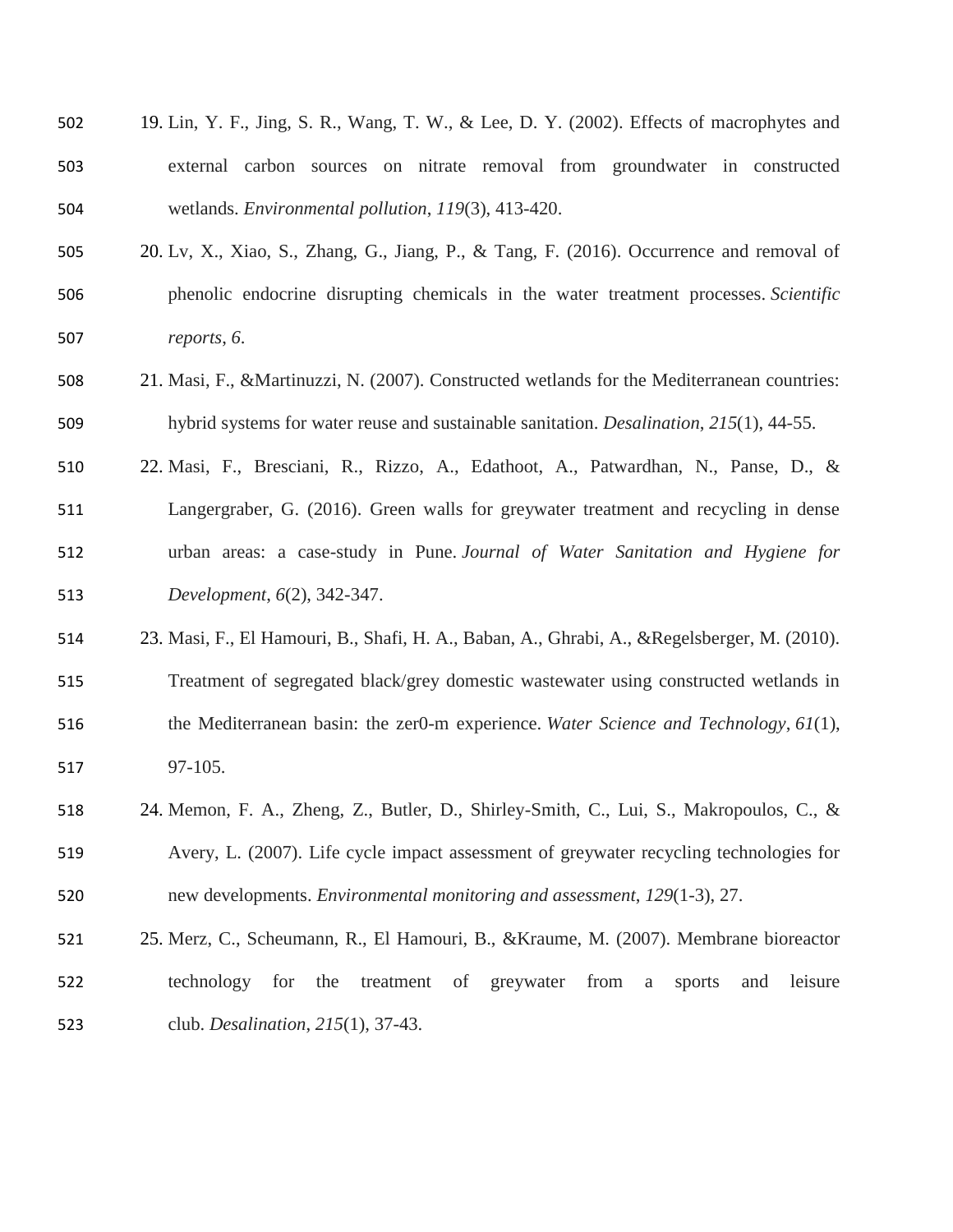- 26. Metcalf, L., Eddy, H. P., &Tchobanoglous, G. (2010). Waste Water Engineering: Treatment, Disposal, and Reuse. *McGraw-Hill*.
- 27. Nyberg, U., Aspegren, H., Andersson, B., Jansen, J. L. C., &Villadsen, I. S. (1992). Full- scale application of nitrogen removal with methanol as carbon source. *Water Science and Technology*, *26*(5-6), 1077-1086.
- 28. Rakovitsky, N., Brook, I., Van Rijn, J., Ryskin, M., Mkhweli, Z., Etkin, H., & Nir, S. (2016). Purification of greywater by a moving bed reactor followed by a filter including a granulated micelle-clay composite. *Applied Clay Science*, *132*, 267-272.
- 29. Ramprasad, C., & Philip, L. (2015). Occurrence, fate and removal of emerging contaminates in a hybrid constructed wetland treating greywater. *History*, *41*(188), 59-66.
- 30. Ramprasad, C., & Philip, L. (2016). Surfactants and personal care products removal in pilot scale horizontal and vertical flow constructed wetlands while treating greywater. *Chemical Engineering Journal*, *284*, 458-468.
- 31. Rustige, H., Tomac, I., & Höner, G. (2003). Investigations on phosphorus retention in subsurface flow constructed wetlands. *Water science and technology*, *48*(5), 67-74.
- 32. Saeed, T., & Sun, G. (2012). A review on nitrogen and organics removal mechanisms in subsurface flow constructed wetlands: dependency on environmental parameters, operating conditions and supporting media. *Journal of environmental management*, *112*, 429-448.
- 33. Sayadi, M. H., Kargar, R., Doosti, M. R., &Salehi, H. (2012). Hybrid constructed wetlands for wastewater treatment: A worldwide review.*Proceedings of the international academy of ecology and environmental sciences*, *2*(4), 204.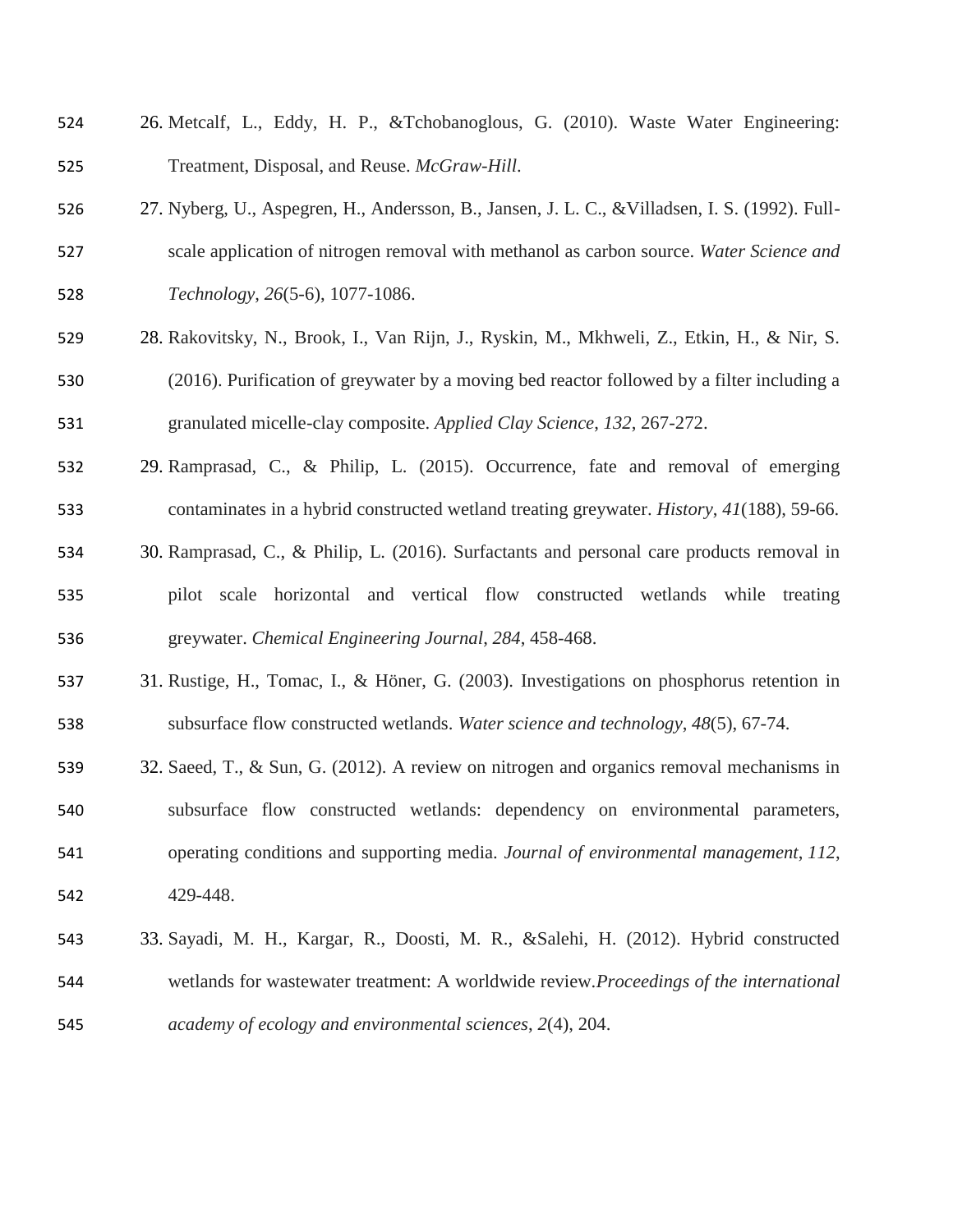| 546 | 34. Simonich, S. L., Federle, T. W., Eckhoff, W. S., Rottiers, A., Webb, S., Sabaliunas, D., &  |
|-----|-------------------------------------------------------------------------------------------------|
| 547 | De Wolf, W. (2002). Removal of fragrance materials during US and European                       |
| 548 | wastewater treatment. <i>Environmental science &amp; technology</i> , 36(13), 2839-2847.        |
| 549 | 35. Singh, R. P., Fu, D., Fu, D., & Juan, H. (2014). Pollutant removal efficiency of vertical   |
| 550 | sub-surface upward flow constructed wetlands for highway runoff treatment. Arabian              |
| 551 | Journal for Science and Engineering, 39(5), 3571-3578.                                          |
| 552 | 36. Tee, H. C., Lim, P. E., Seng, C. E., & Nawi, M. A. M. (2012). Newly developed baffled       |
| 553 | subsurface-flow<br>wetland<br>constructed<br>for<br>the<br>enhancement<br>of<br>nitrogen        |
| 554 | removal. Bioresource technology, 104, 235-242.                                                  |
| 555 | 37. Thanh, B. X., Hai Van, P. T., Tin, N. T., Hien, V. T. D., Dan, N. P., & Koottatep, T.       |
| 556 | (2014). Performance of wetland roof with Melampodium paludosum treating septic tank             |
| 557 | effluent. Desalination and Water Treatment, 52(4-6), 1070-1076.                                 |
| 558 | 38. Vymazal, J. (2002). The use of sub-surface constructed wetlands for wastewater              |
| 559 | treatment in the Czech Republic: 10 years experience. <i>Ecological Engineering</i> , 18(5),    |
| 560 | 633-646.                                                                                        |
| 561 | 39. Winward, G. P., Avery, L. M., Frazer-Williams, R., Pidou, M., Jeffrey, P., Stephenson,      |
| 562 | T., & Jefferson, B. (2008). A study of the microbial quality of grey water and an               |
| 563 | evaluation of treatment technologies for reuse. <i>Ecological engineering</i> , 32(2), 187-197. |
|     |                                                                                                 |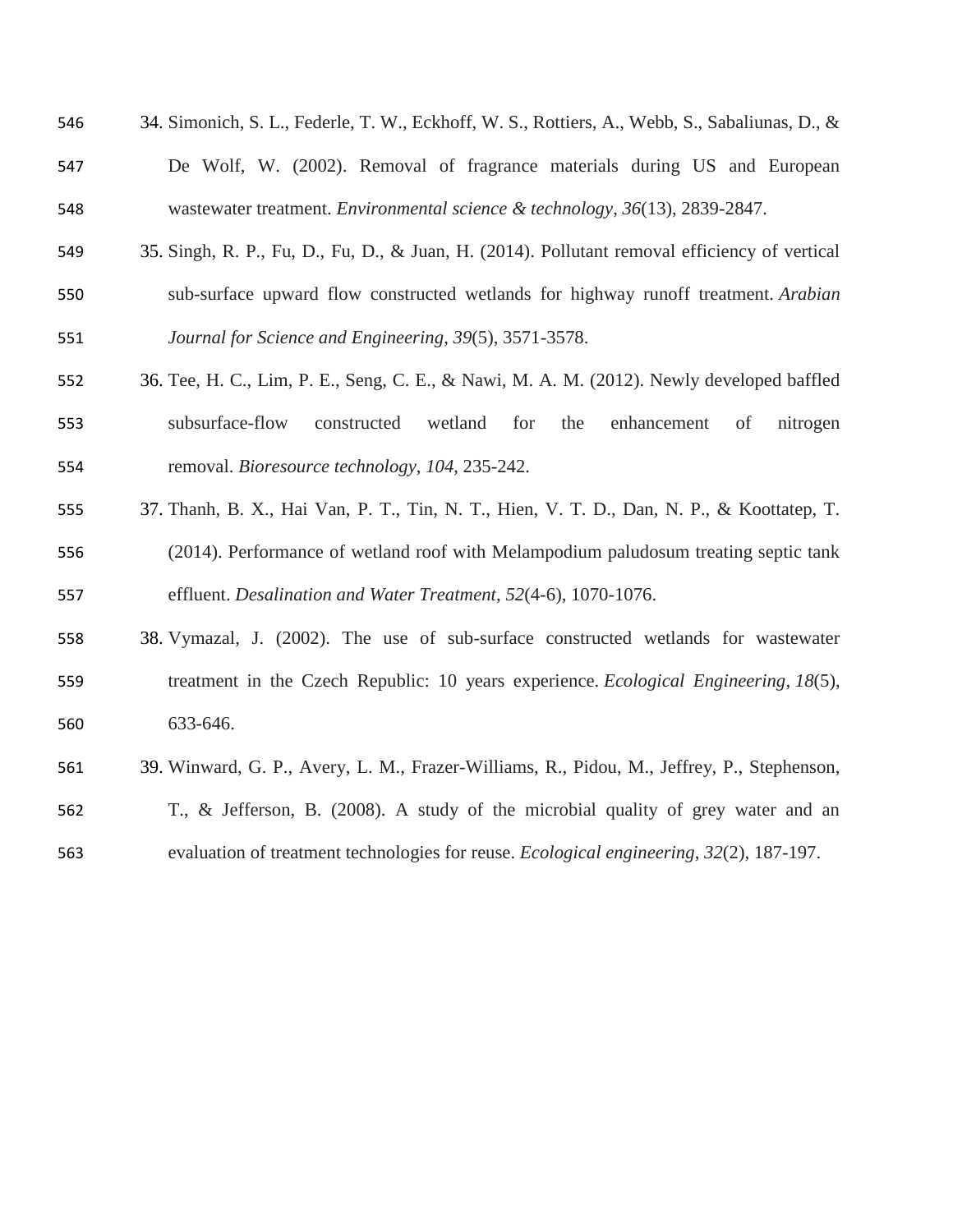# **Removal of chemical and microbial contaminants from greywater using a novel constructed wetland GROW**

Ramprasad<sup>a</sup>, Chris Shirley Smith<sup>b</sup>, Fayyaz A. Memon<sup>c</sup> and Ligy Philip<sup>\*a</sup> \*Corresponding author; E-mail: ligy@iitm.ac.in

<sup>a</sup> Department of Civil Engineering, Environment and Water Resource Engineering Division,

Indian Institute of Technology Madras, Chennai, Tamil Nadu, India.

b Director, Alternative Water Solutions, London, United Kingdom.

<sup>c</sup> School of Engineering, Computing and Mathematics, Harrison Building, University of Exeter, Exeter, United Kingdom.



**List of Figures**

**Fig. 1 Schematics of GROW system**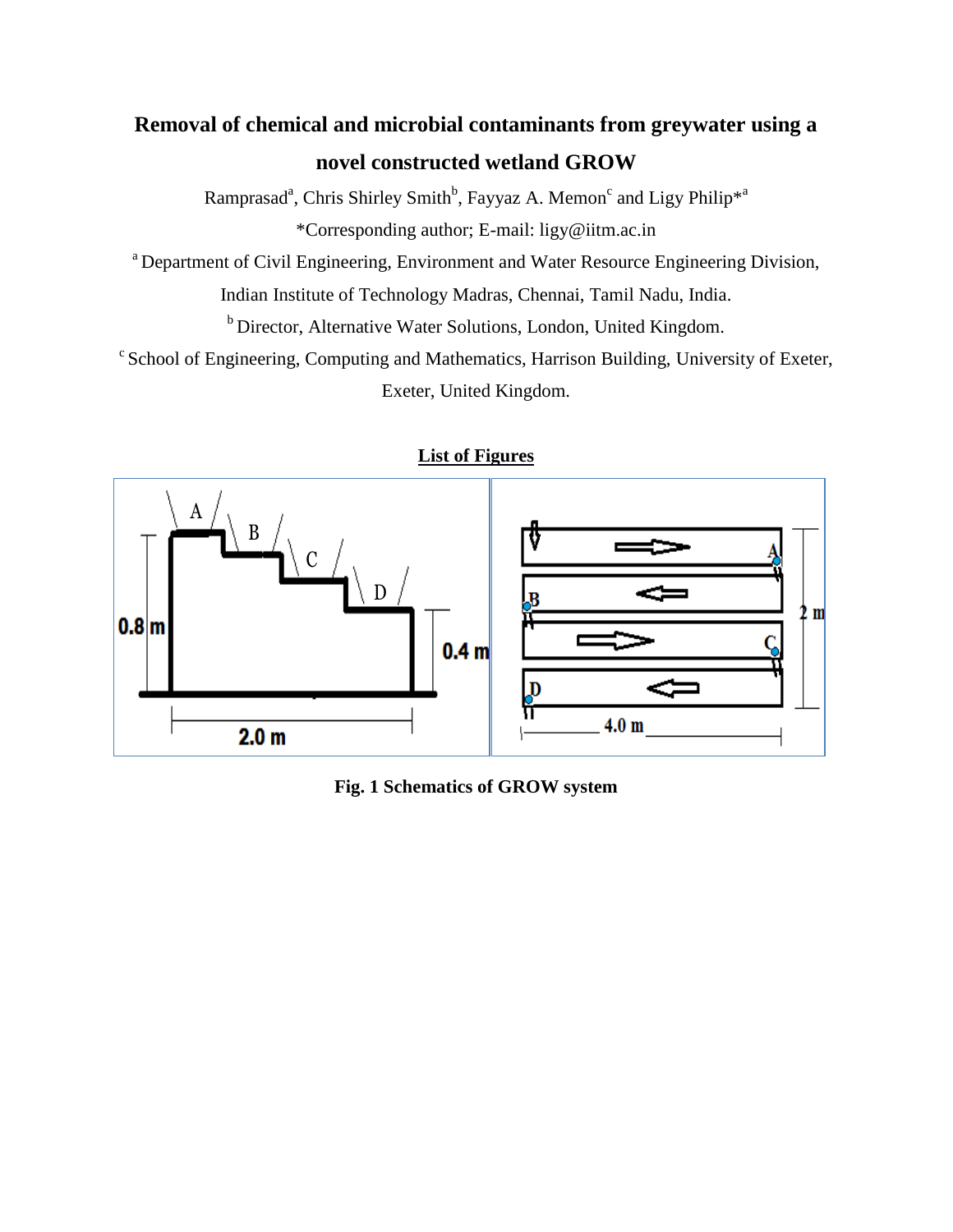

**Fig. 2 Planting Plan of Each trough in GROW system**



**Fig. 3(a) Performance of GROW systems with respect to BOD removal during various** 

### **operational conditions**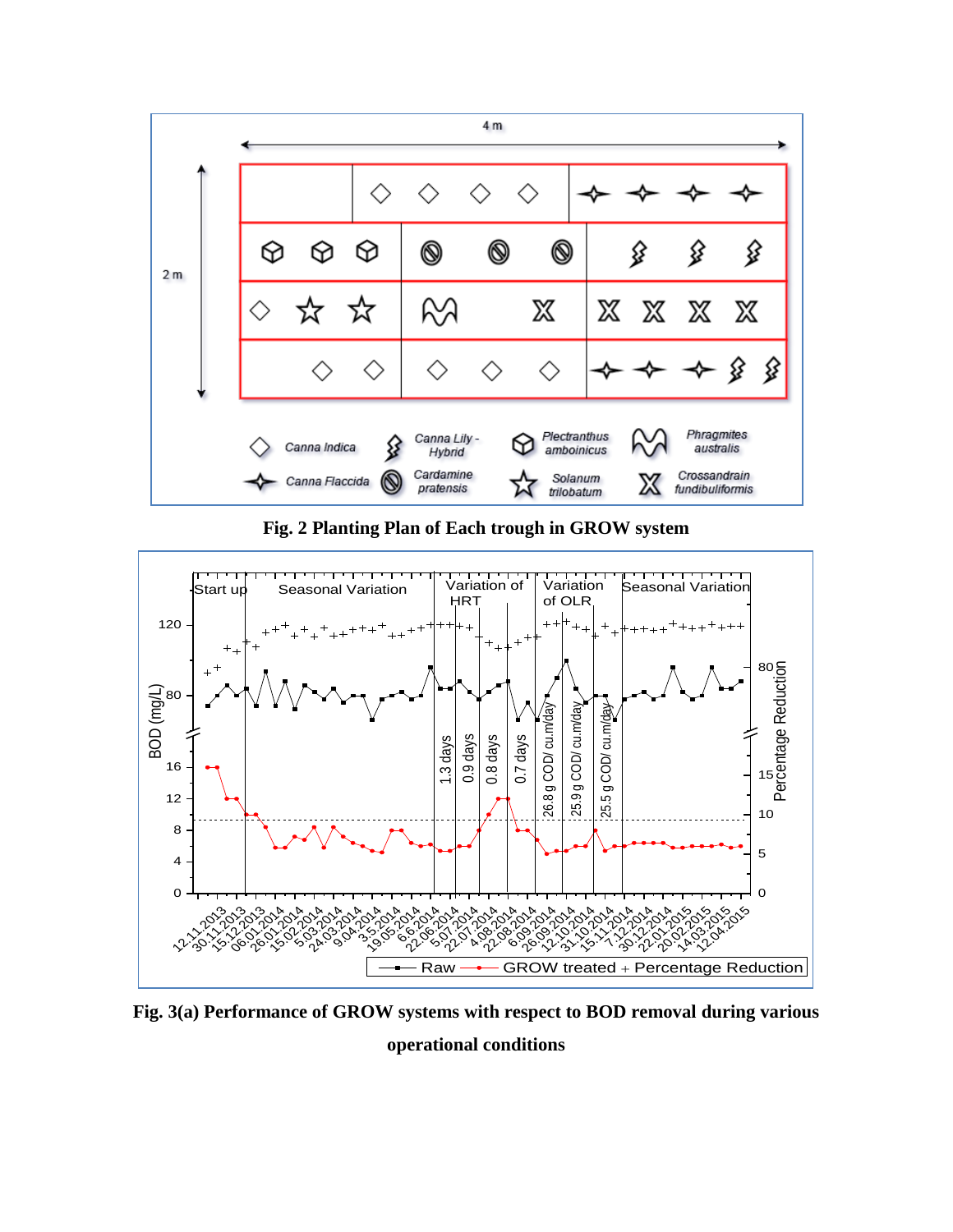

**Fig. 3(b) Performance of GROW systems with respect to COD removal during various operational conditions**



**Fig. 4 Performance of GROW systems with respect to the total suspended solids removal during various operational conditions**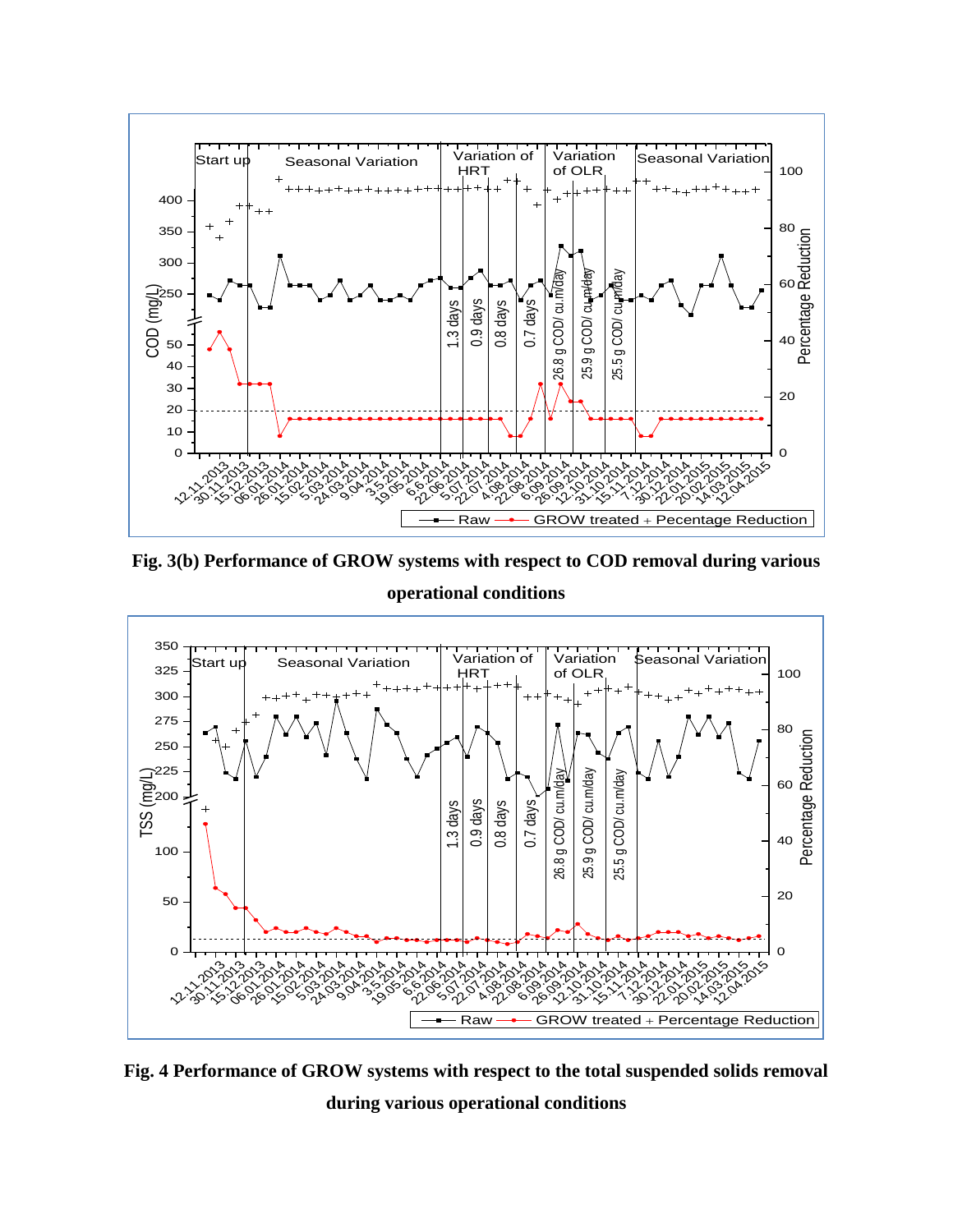

**Fig. 5 Performance of GROW systems with respect to nitrate nitrogen removal during** 



**various operational conditions**

**Fig. 65 Performance of GROW systems with respect to total nitrogen removal during various operational conditions**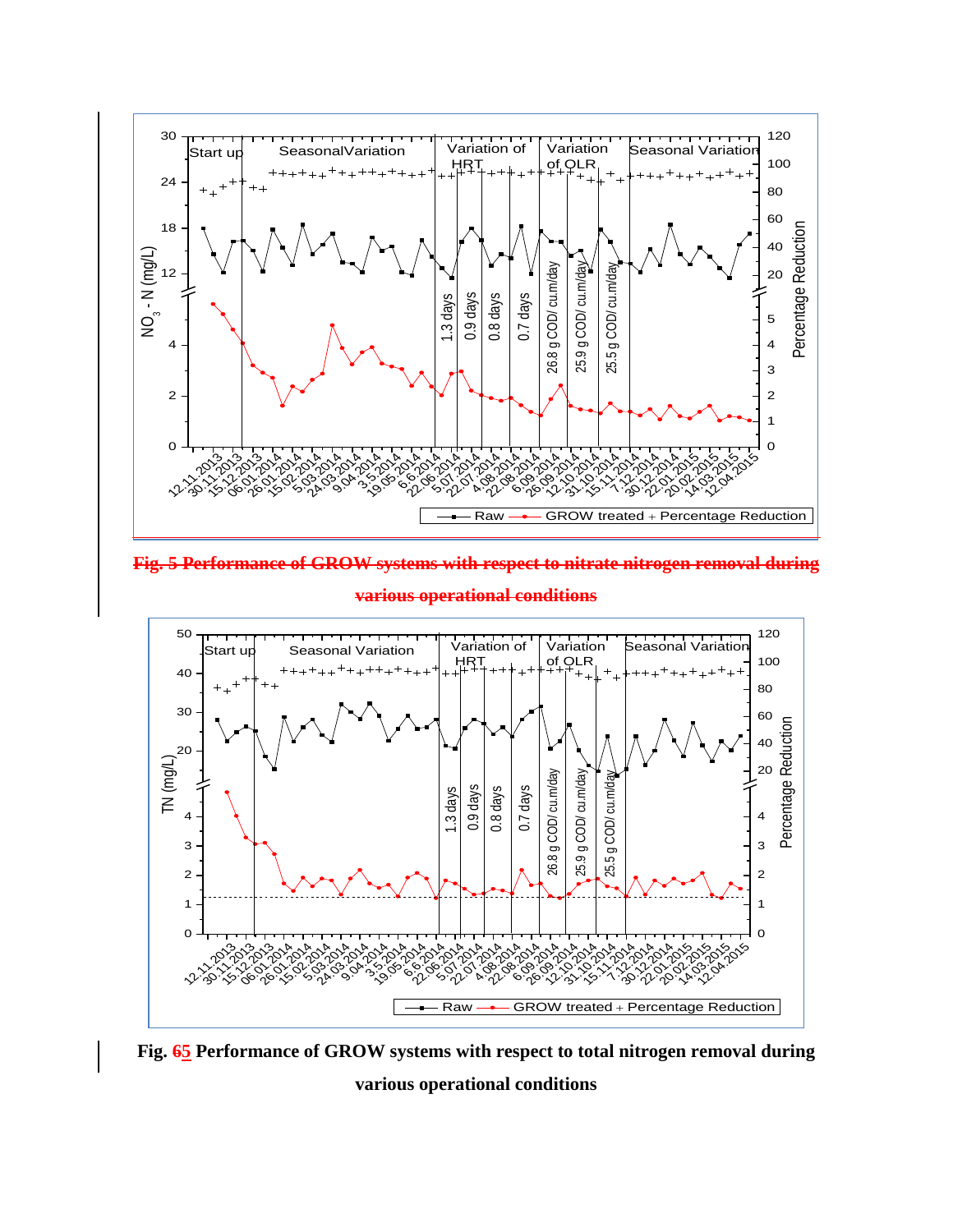

**Fig. 7 6 Performance of GROW systems during with respect to total phosphate removal during various operational conditions**



**Fig. 78 Performance of GROW with respect to the fecal contamination removal during various operational conditions**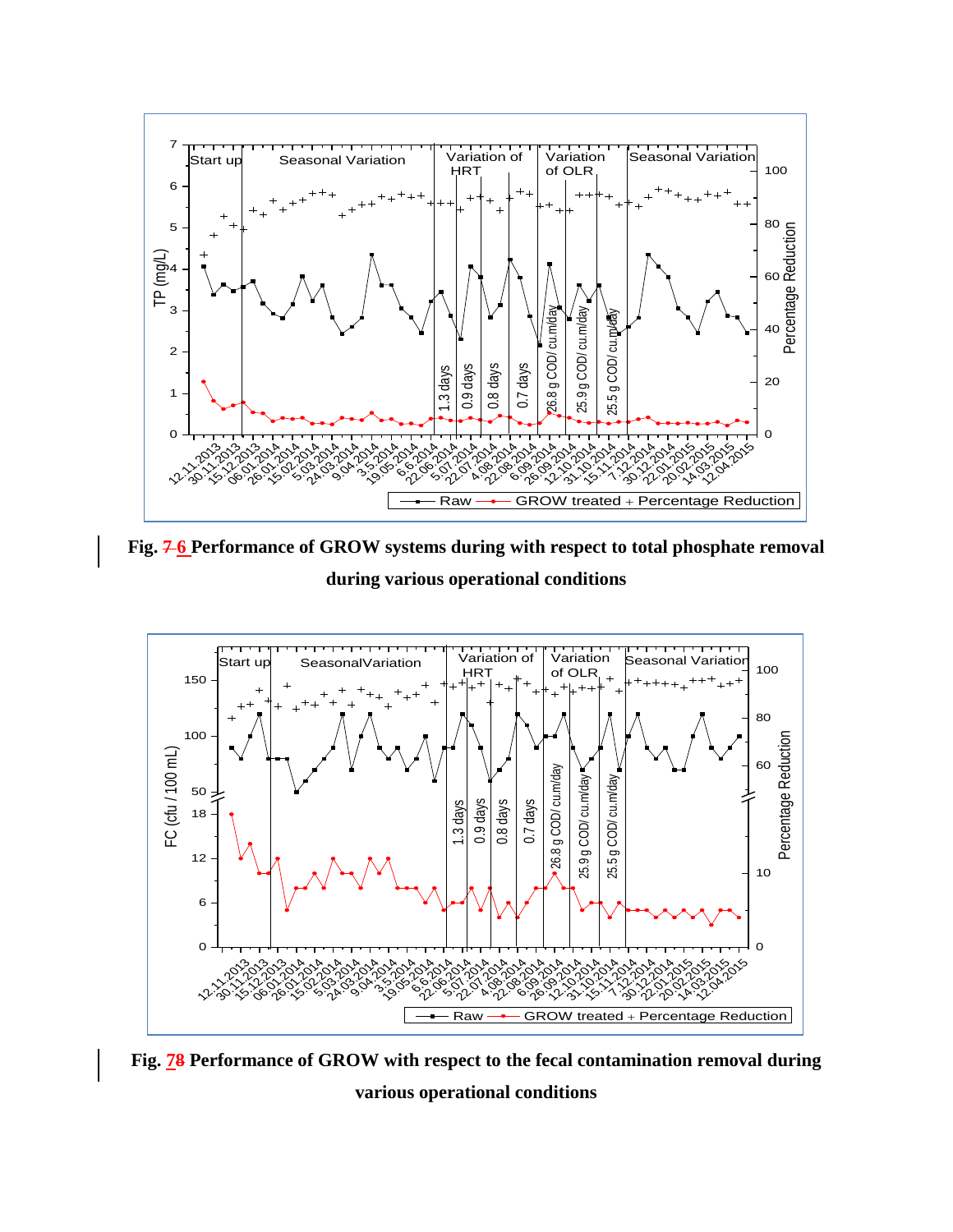

**Fig. 89 Performance of GROW systems with respect to sodium do-decyl sulphate removal**

**during various operational conditions**



**Fig. 910 Performance of GROW systems with respect to propylene glycol removal during various operational conditions**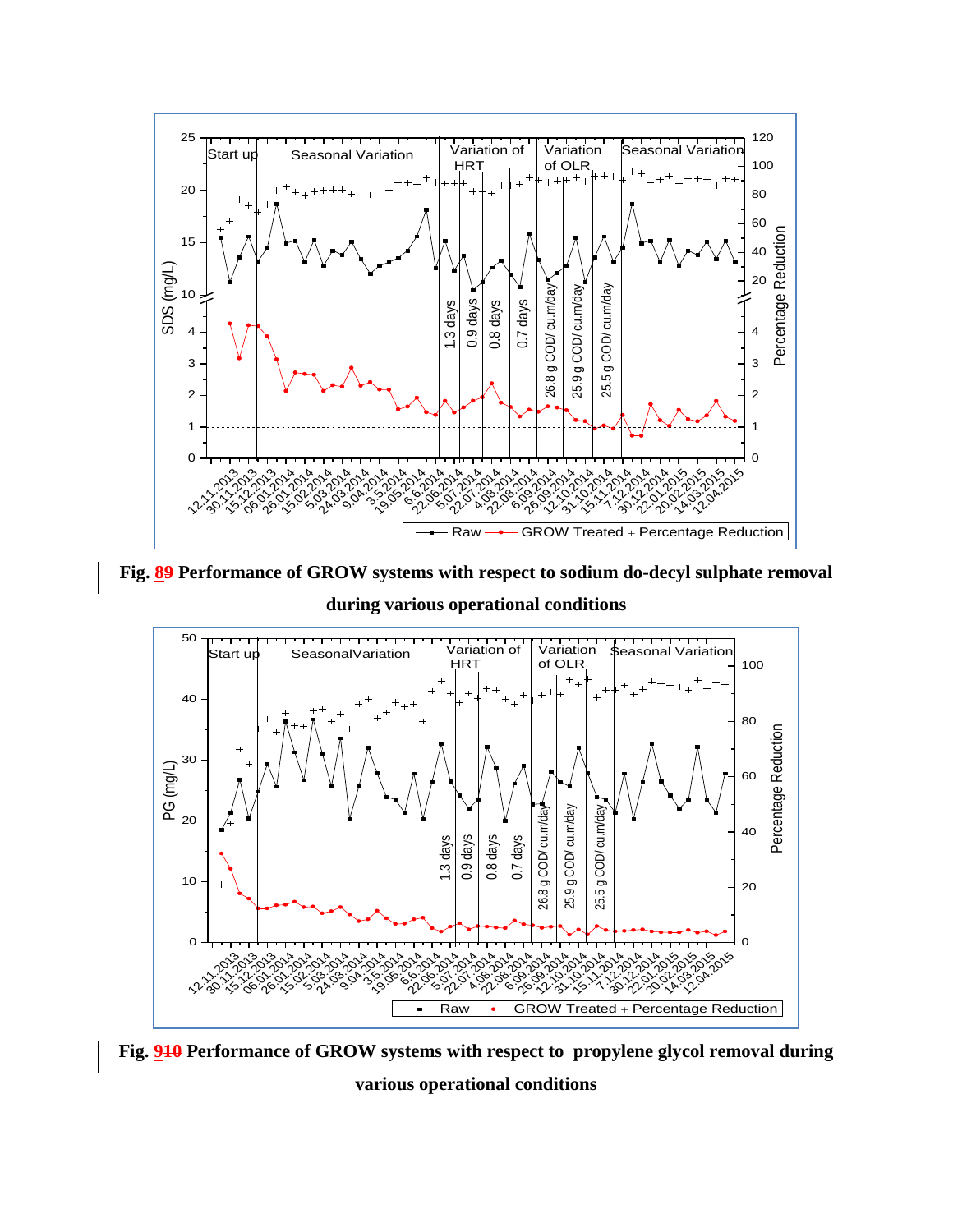

**Fig. 11 10 Performance of GROW system with respect to tri-methyl amine removal during various operational conditions**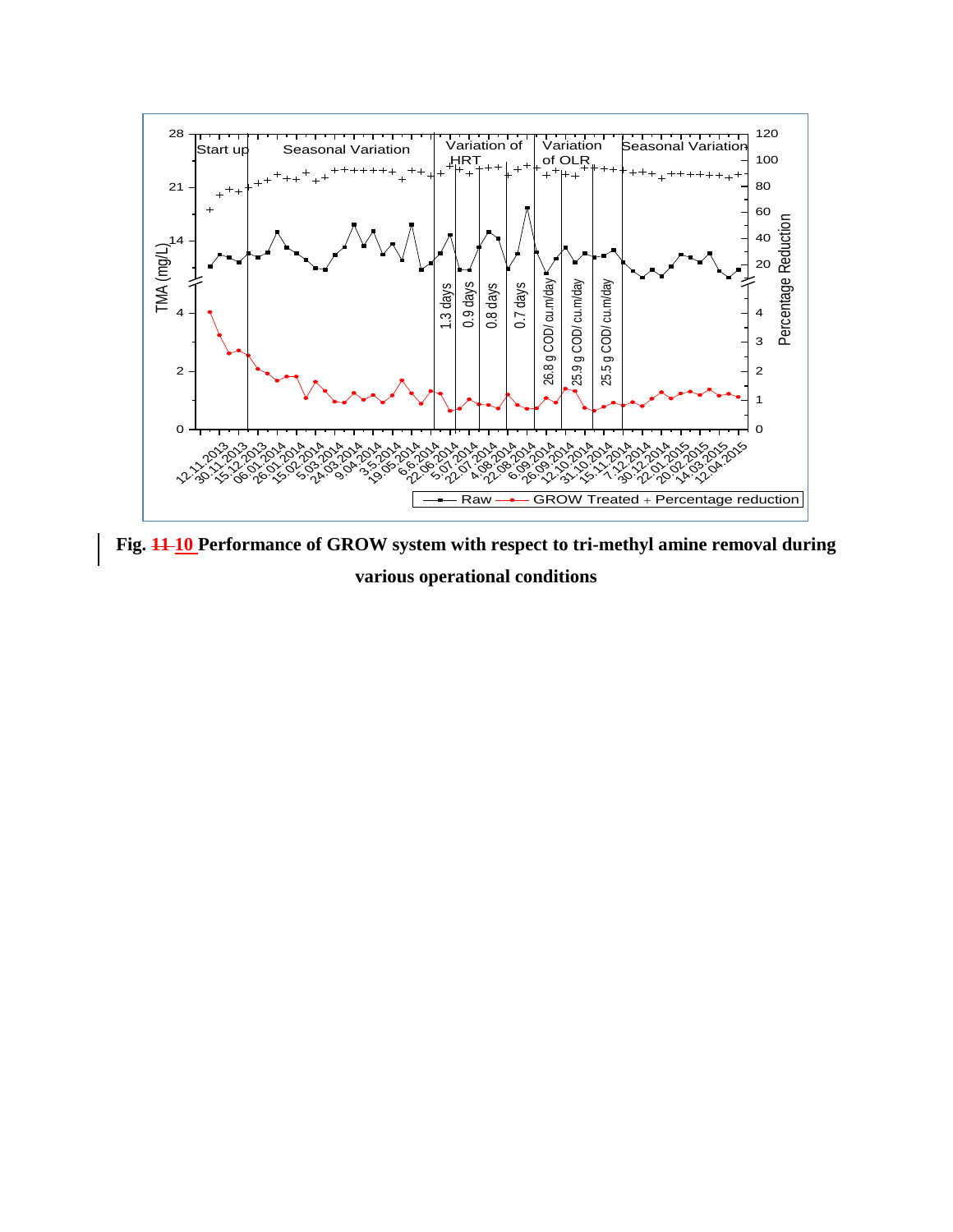# **List of Tables**

| <b>Months of operation</b>                            | <b>HRT</b> (days) | $HLR$ ( $L$ / $cu.$<br>m/day) | OLR (g COD/cu. m /<br>day) |  |  |
|-------------------------------------------------------|-------------------|-------------------------------|----------------------------|--|--|
| $Start - up phase$                                    |                   |                               |                            |  |  |
| November to December, 2013                            | 1.09              | 58.3                          | 14.0                       |  |  |
| <b>Performance Evaluation of GROW system</b>          |                   |                               |                            |  |  |
| Jan to June, $2014$ and Nov – August<br>2015          | $1.09 - 1.22$     | 58.3                          | 14.0                       |  |  |
| <b>Effect of Flow</b>                                 |                   |                               |                            |  |  |
| 3 <sup>rd</sup> and 4 <sup>th</sup> week of July 2014 | $1.3 - 0.9$       | 58.9                          | 12.9                       |  |  |
| August 2014                                           | $0.7 - 0.8$       | 53.1                          | 14.9                       |  |  |
| <b>Effect of additional organic loading</b>           |                   |                               |                            |  |  |
| September – October 2014                              | 1.09              | 53.3                          | $25.5 - 26.8$              |  |  |

# **Table 1 Operating history for GROW constructed wetland**